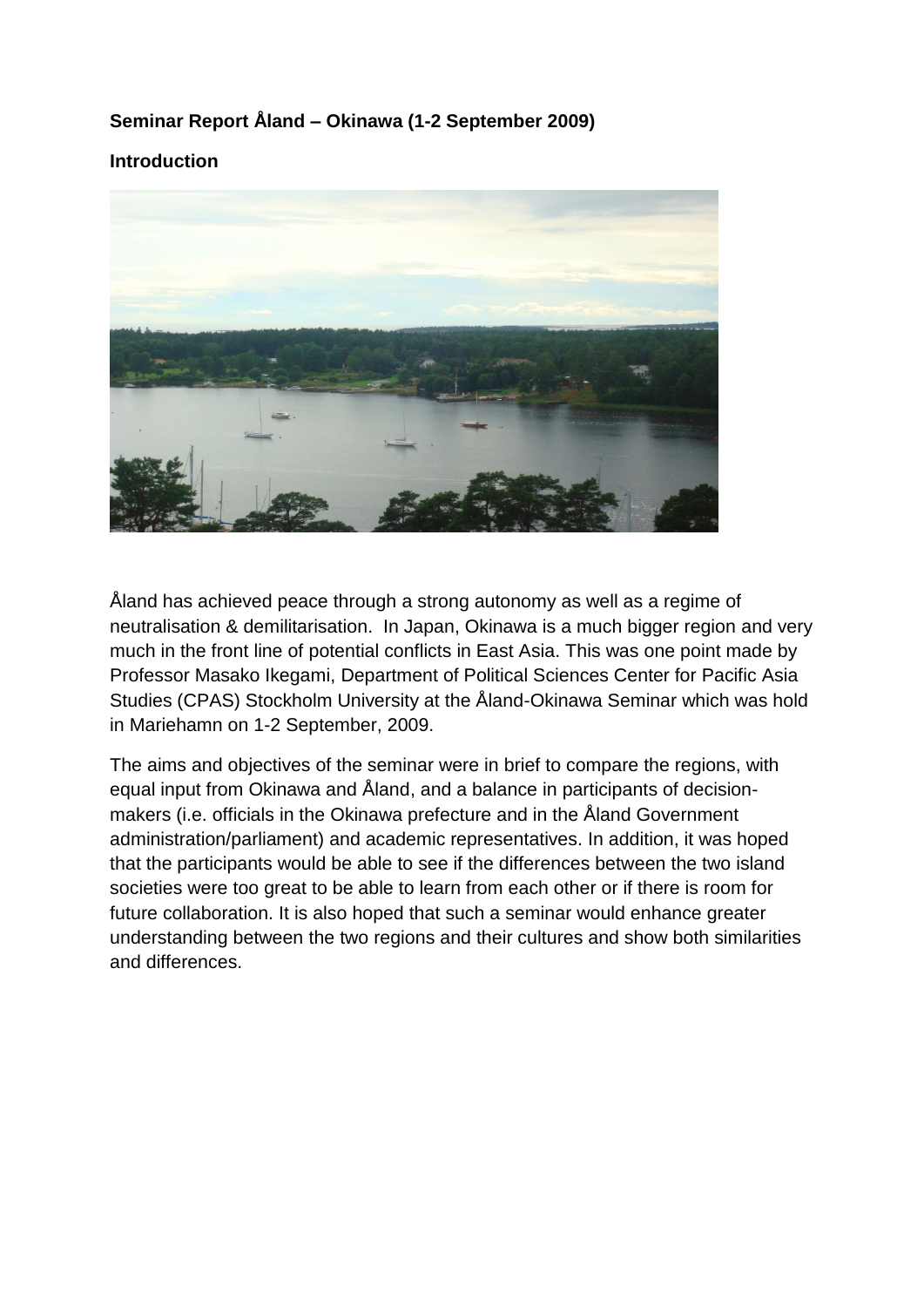#### **Seminar settings**



The Åland Islands Peace Institute in co-operation with its partners, the Japan Local Government Centre in London and Nihon University in Japan, organised the seminar in Åland. The seminar was on the theme of "Transforming the relationship with Central Government –focusing on Åland and Okinawa". This overarching theme covered three sub-themes: issues of economics, peace and then political/legal matters. The concept of "culture" and the preservation of cultural identity was the thread running through all the themes. The Åland Island Peace Institute and its partners found that culture is a core aspect that supports and influences the other themes. The seminar did not take on a strict definition of culture for this purpose, but it may be defined as "the ideas, thoughts and attitudes that survive over generations".

The Åland Islands archipelago is an autonomous region in Finland. Åland has had its self-government since 1921 and is considered to be a successful example of solutions for regional autonomy. Co-operation between various Japanese organisations and the Åland Islands is not new, Japanese representatives have paid numerous visits to study the Åland example and projects have previously been undertaken, for instance in 2004 and the "Self Governance of Islands in the Era of Regions: a Comparative Study of the Åland Islands in the Baltic and the Ryukyu islands in the East China Sea". Whereas the focus then was on a sociological and geological perspective, the current seminar took an economic, legal and political approach.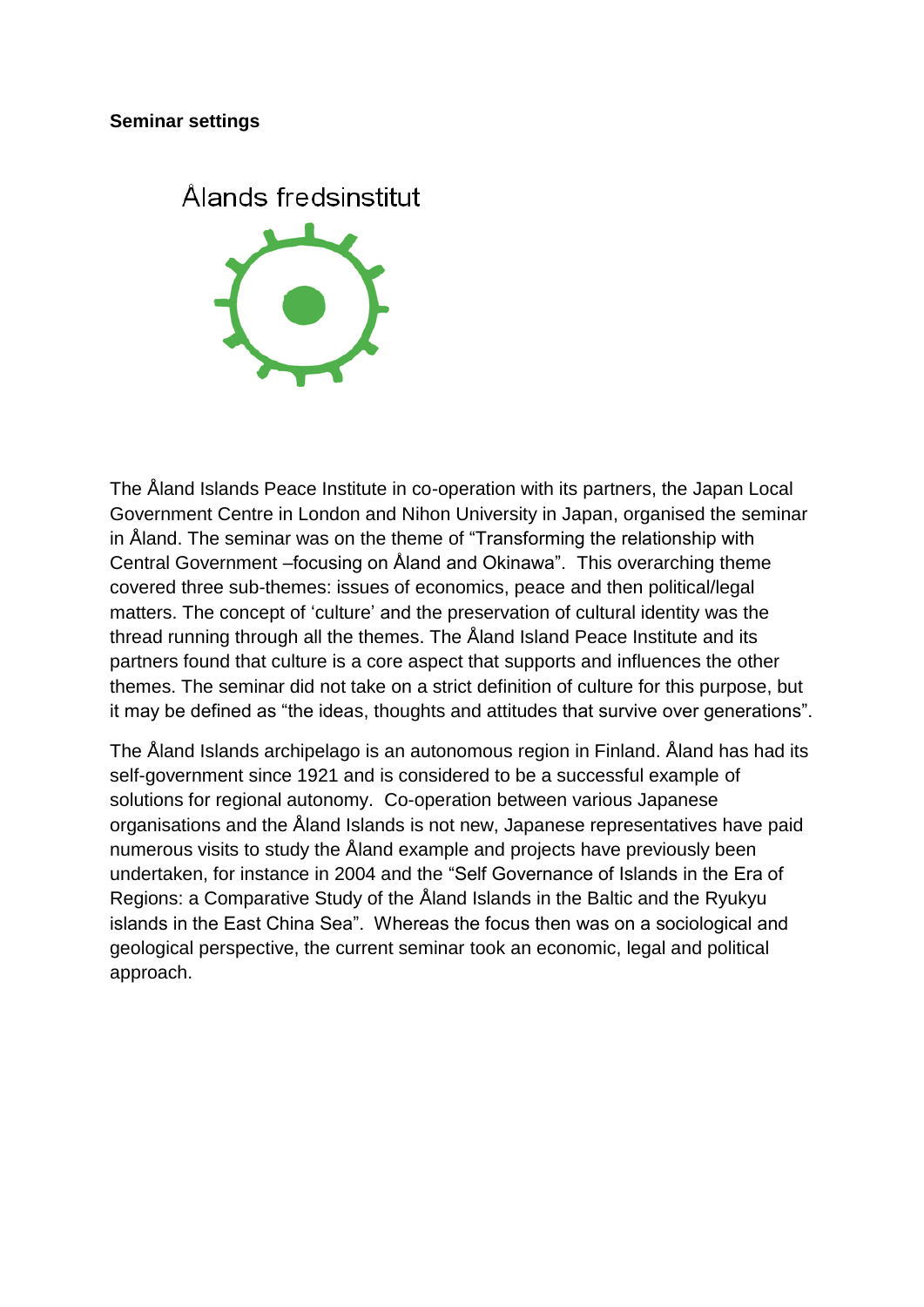

The Åland Islands Peace Institute and its partners invited a total of seven speakers. The idea was one of comparison and knowledge exchange between the regions, for example looking at the economic field, where the Åland Islands have relied on shipping for a long time, whereas Okinawa is dependent on tourism and the American military base. The recognition of Okinawa as a special economic zone, as well as the tax exemption for Åland in the EU, were also topics that were discussed during the seminar. Speakers elaborated on how to strengthen regional economic management and inter-regional cooperation in the context of having to rely on the state in economic hardship. This discussion included points on local competitiveness, raising the level of local government autonomy and the best ways to develop regionally.

The situation regarding peace issues also differs, as Åland"s demilitarisation was gained in 1856 and strengthened through the instrument of neutralisation in 1921. This status is based on multilateral commitments by countries around the Baltic Sea and beyond. The American military presence on Okinawa since the end of World War II has had a major influence on the developments of the islands and at the time being there are varying perceptions and discussions in Japan and globally concerning the necessity of and the alternatives to the military presence in Okinawa. Therefore, the starting points for discussion were the role of local government in achieving and monitoring peace and the status and maintenance of the Åland demilitarisation within the Northern Europe security context. The common island status and the differing positions regarding peace issues in the two archipelagos was an interesting starting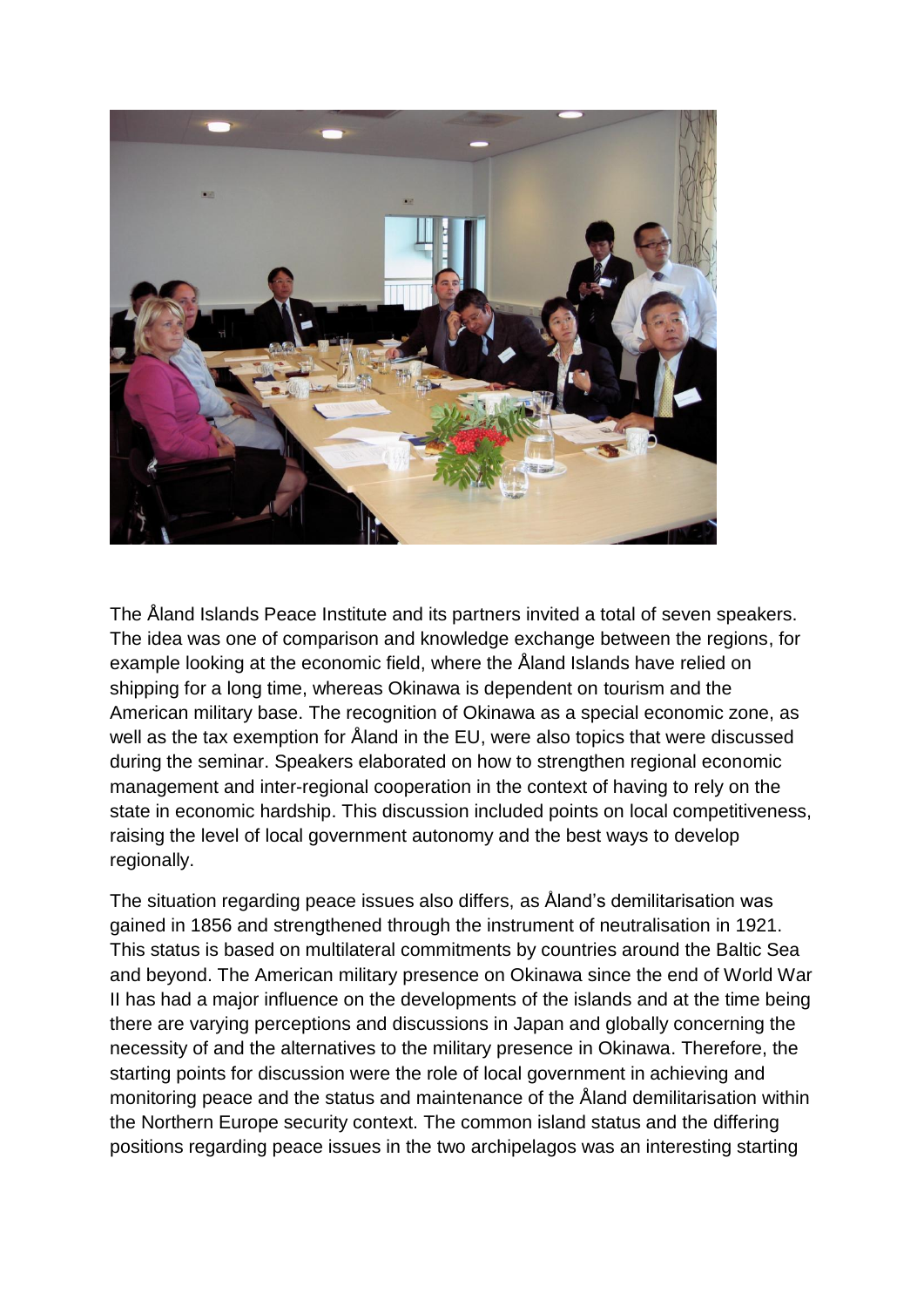point for a seminar to which prominent academics and decision-makers participated with great interest.

Regarding social and legal issues the representatives from the Åland Islands presented the right to domicile, which is a prerequisite for the right of land acquisition, running a business and to vote and stand for national elections on the islands. Åland is part of the EU and, slightly simplified, it can be said that the citizenship for the Ålanders exists on three levels: the EU, the Finnish and the Ålandic. On the social system side, points of discussion were what social system is beneficial for the peculiarities of an island and suggestions for the future including what kind of selfgoverning body and financial system is needed for the smooth running of local authority activities. A common concern for both regions is attracting the return of young educated and qualified persons and ensuring the avoidance of a brain drain to other regions, thus hopefully contributing also to the diversification of the economies in the islands.

# **Some practical outcomes**.

The prospects after the seminars include future cooperation in the fields of research and education. Among other things, the suggestion that a regular Åland – Okinawa youth exchange should be initiated has been put forward so as to promote long-term understanding and knowledge between future generations of Okinawa and Åland. A joint annual newsletter Åland-Okinawa would be a forum for further collaboration and contact. The Åland Islands Peace Institute hopes to be able to publish the rich contributions of the speakers in a publication of the institute.

### **1. Seminar**

# **Opening speech**

The seminar was opened by Elizabeth Nauclér, member of parliament for the Åland constituency in the Finnish parliament, who spoke about differences and similarities between Okinawa and the Åland islands. Elizabeth Nauclér noted that Ålanders defined their language through years of struggle and important elements of protection, regarding autonomy as a tool for minority protection. Kunihiko Yasuda, first Secretary (Cultural & Press Attaché) of the Embassy of Japan to Finland, was the other key note speaker who made opening remarks, putting several questions to participants and hoping to find out answers for them through this seminar. He was eager to understand the interest Åland has in Okinawa and what Ålanders think about Okinawa.

### **Sub-theme 1A: General outline of Okinawa prefecture**

Katsunori Uehara , Deputy Director General in charge of Industry and Employment, Department of Tourism, Commerce & Industry at the Okinawa Prefectural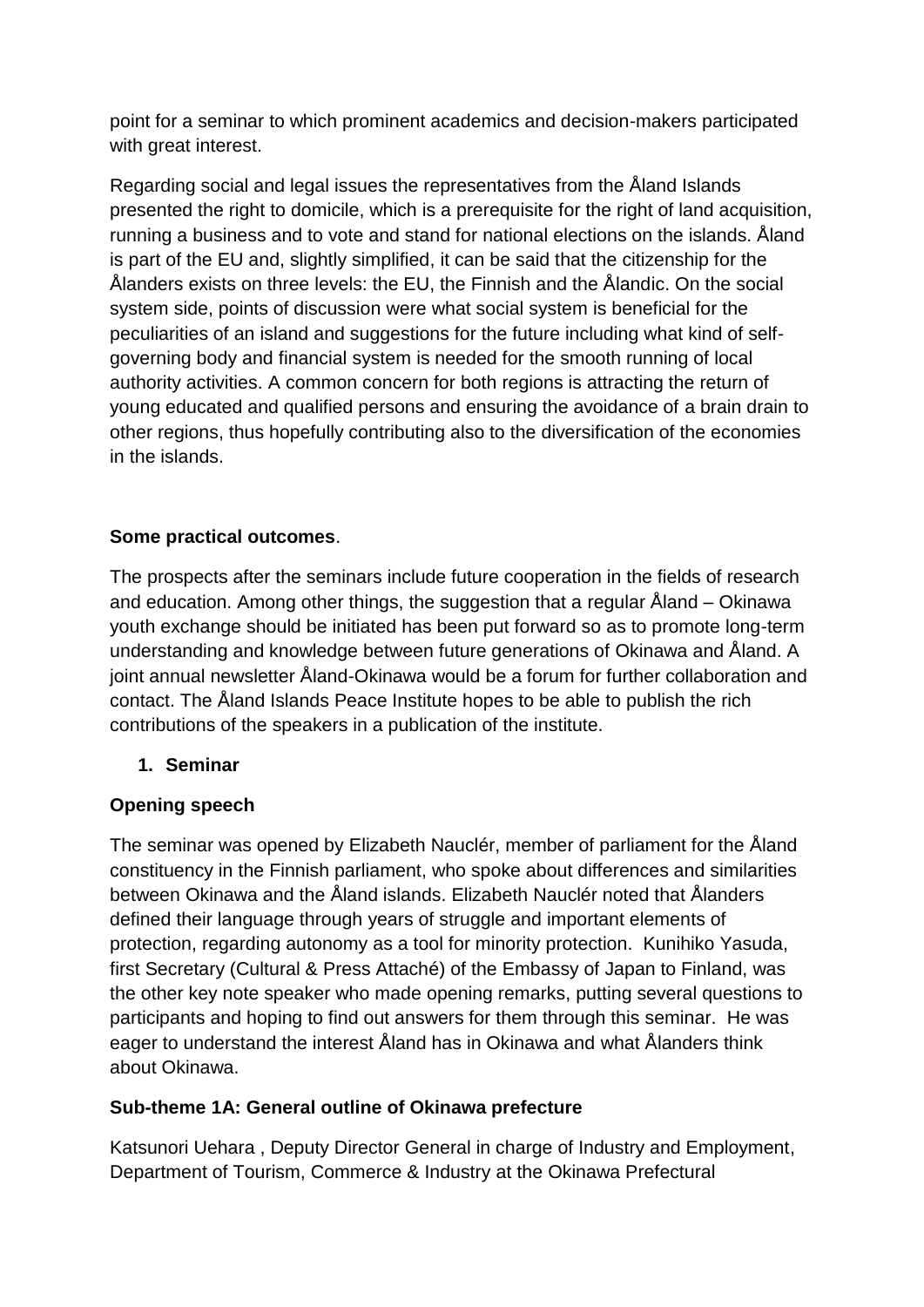Government gave a general overview of Okinawa prefecture. According to Mr. Uehara, Okinawa Prefecture and Åland are about 8,500 kilometers apart. Okinawa"s location is a vital point that connects mainland Japan, mainland China, and the Southeast Asia region. Okinawa is the westernmost prefecture of Japan. Within the span of 1,000 kilometers east to west and 400 kilometers north to south, more than 160 islands can be found inside Okinawa Prefecture. The land surface area for Okinawa is approximately 2,275 kilometers squared, making it one third the size of Aland. (Land surface area for Aland is 6,784 kilometers squared.) Okinawa normally enjoys a warm climate with an annual average temperature at 22.4 degrees Celsius with about 1,370,000 people residing in Okinawa. (The population of Åland is only about 27,000.) Mr. Uehara also noted that, with a distinct history and unique culture Okinawa is blessed with an abundance of natural resources and a tropical climate. Okinawa is most famous for its blue sea and blue sky and is often referred to as the "Paradise of Healing" in Japan. The modern-day Okinawa was once called the Ryukyu Kingdom. The Ryukyu Kingdom prospered through trade with Japan, China, and countries in Southeast Asia. An ancient document described the Ryukyu Kingdom as "A state in the south sea with a strategic geographic location. Incredible treasures from Korea can be found in the Ryukyu Kingdom. The country is a strong support for Ming China and its relations to Japan can be compared to that of brothers. Flourishing with riches and resources from foreign lands, it is a gateway of trade that bridges ten thousand nations." We now understand that the Ryukyu Kingdom was a key player in trade with Korea, China, and Japan and had prospered through trade. This was known as the "Age of the Chinese".

However, according to Mr. Uehara, after Japan ended its isolationistic foreign policy in order to transform the feudal state of samurais into a modern nation, the Japanese government officially annexed the Ryukyu Kingdom as one of its prefectures and changed its name to Okinawa. This was known as the "Age of the Japanese" and it lasted from 1879 until 1945. In 2000, UNESCO accepted *Gusuku sites* and related properties of the Kingdom of the Ryukyus as a World Heritage Site. The nine heritage sites include the imperial castle of Shurijo, the mausoleum Tamaudun, and other Gusuku castles sites.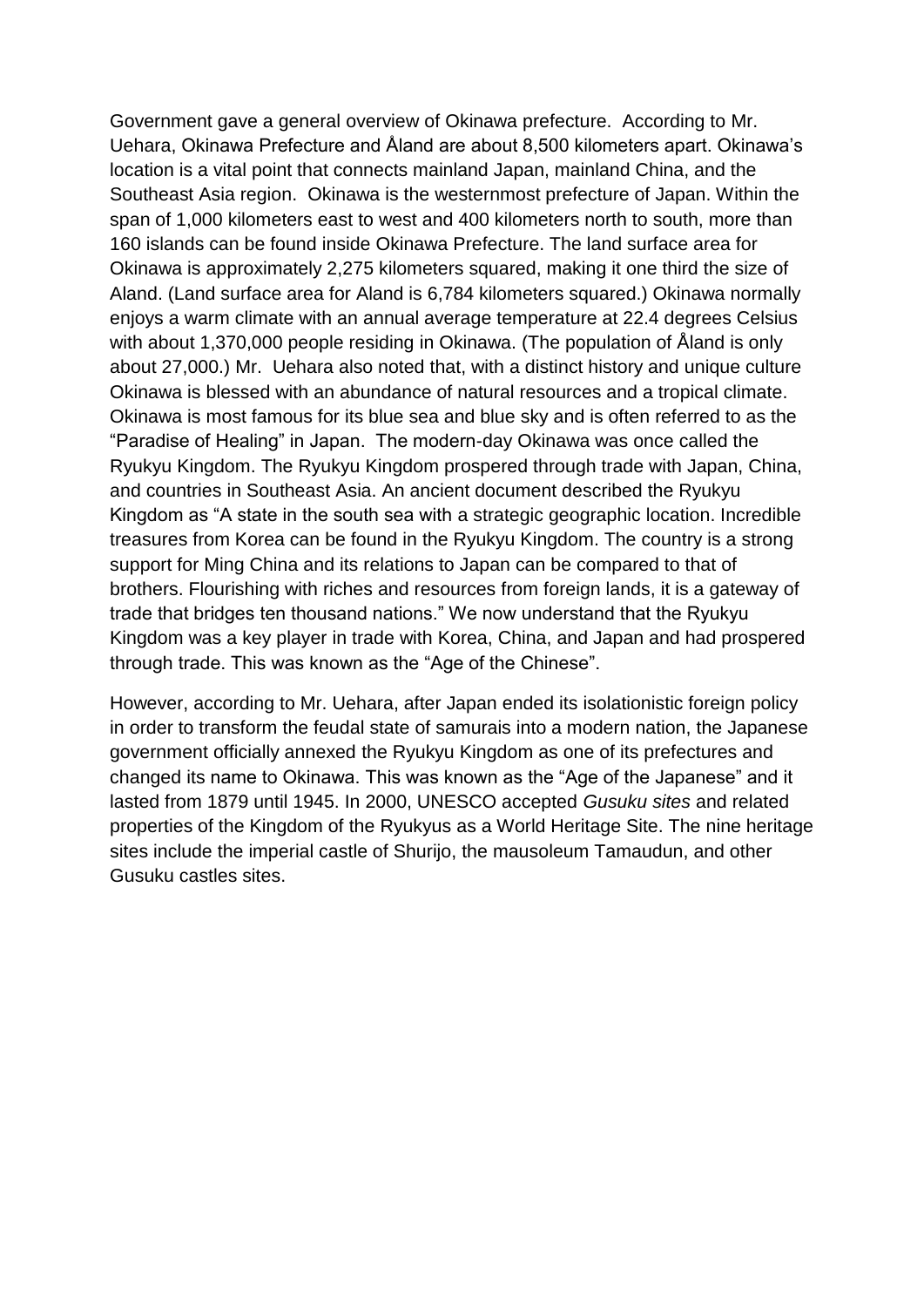

As the westernmost prefecture of Japan, Okinawa is strategically located between Japan and the rest of Asia. Because of this, Okinawa became a battleground in World War II and more than 200 thousand lives were lost. The Cornerstone of Peace was established to honour all those that suffered from the Battle of Okinawa. With the names of all the victims carved in stone, it is dedicated to both civilians and military personnel regardless of their nationality.

He also gave brief information about the establishment of the US military bases. After the war ended in 1945, the islands were occupied by the United States for 27 years. Okinawa was under the command of the US military until 1972. According to Mr. Uehara, this 27 year period had a great impact on Okinawa"s future in social, economic and cultural terms and is referred to by some commentators as the "Age of the Americans". The US has built large bases on Okinawa. The Americans occupy great parts of valuable land in Okinawa, leaving local citizens with limited land space around these bases for their residence. Military bases soon became the central focus, and the basis of the socio-economical structure of Okinawa was distorted.

Mr. Uehara stated that, even today, approximately 70 percent of all the US military facilities in Japan are located on the island of Okinawa and accidents and crimes committed by US military personnel continue to happen. However, some of the base operations are in the process of a possible relocation to Guam. It is a widely held view in Okinawa that the people of Okinawa pray that the burden of the accidents and crimes committed by US military personnel can be reduced without delay.

Mr. Uehara returned to the year 1972, when measures and laws were enacted to support the development and promotion of Okinawa. In assisting Okinawa Prefecture's transition back to mainland Japan, Okinawa Promotion and Development Plans were conducted three times within the span of 30 years. Seven trillion yen worth of government funds were invested in Okinawa Prefecture within the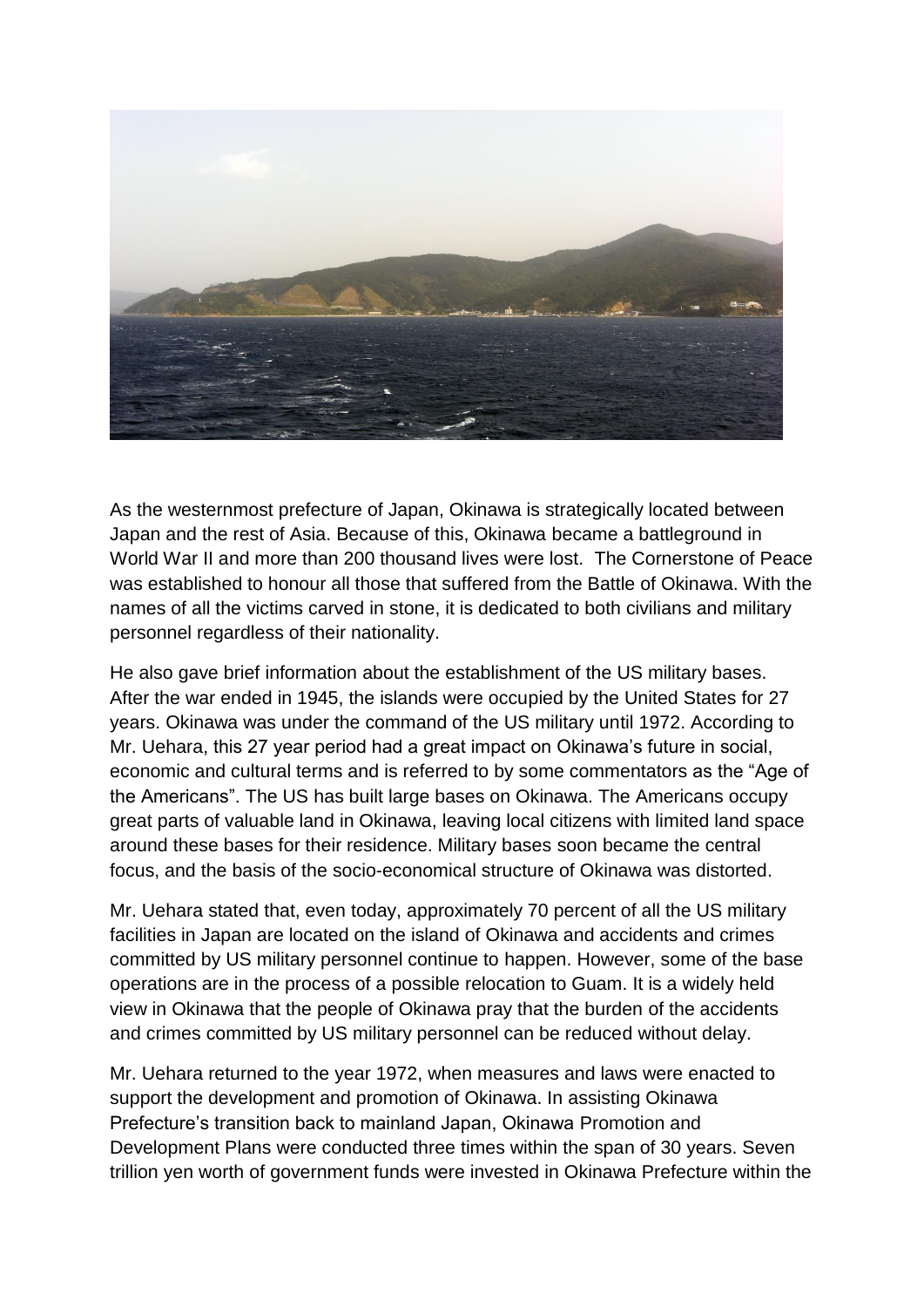30- year span. Measures, such as the reduction of liquor tax and other national taxes, were implemented to gain progress in providing solid social capital and improvements in industrial infrastructure. 2003 marked the commencement of the  $4<sup>th</sup>$ Okinawa Promotion and Development Plan. From the "Age of the Chinese" to the "Age of the Japanese", and from "Age of the Americans" back to the "Age of the Japanese", the history of Okinawa is one of the endless changes.

According to Mr. Uehara, currently, there are ongoing debated on the issue of administrative reform in Okinawa for greater autonomy. There may even be the chance to witness Okinawa become a special autonomous region in the near future.

Mr. Uehara mentioned in his presentation that, the Okinawa Prefectural Government has been putting much effort in the tourism and IT industries. Okinawa attracts about six million incoming travelers per year. According to the 2006 Okinawa Prefecture Tourism Division Report, within the pacific region, Hawaii and Okinawa are the only two islands that are able to attract more than 5 million tourists annually. About 70 percent of the incoming travelers are repeat customers and 31 percent have visited Okinawa at least five times. Another thing that was underlined by Mr. Uehara is that, recently, wedding ceremonies in Okinawa are becoming more and more popular. It is possible to even reserve the venue of the 26<sup>th</sup> G8 Summit, which was held in Okinawa, for wedding ceremonies. In 2006, 6050 new couples took their vows in front of the grandeur of Okinawa"s ocean view as they celebrated the new chapter of their life at various resort hotel chapels within the prefecture.

In addition, Mr. Uehara stated that Okinawa is not only known as the land of resorts, many international conferences are held within the prefecture as well. Okinawa promotes and attracts sports camps and exchanges of different genres of music and performing arts. "Our goal is to sell Okinawa as a "Convention Island"", stated Mr. Uehara.

Mr. Uehara continued and spoke about the promotion of the IT industry in Okinawa. Okinawans are working on the expansion of the information and communication technology industry and expect it to develop into a leading industry for Okinawa Prefecture.

The first competitive edge of the business environment in Okinawa is its capacity of skilled workers and exceptional human resource. In the past, most skilled workers in Japan found employment in large cities, such as Tokyo and Osaka. However, in response to the competitive labour market, many firms today are starting to relocate to regions with a large pool of skilled workers and exceptional human resource.

The second competitive edge of the business environment in Okinawa is its geographic location. Because Okinawa is not prone to earthquakes or other natural disasters, many large IT companies and financial corporations as well as the Japanese government have marked Okinawa as the site to back up their data in case of an emergency.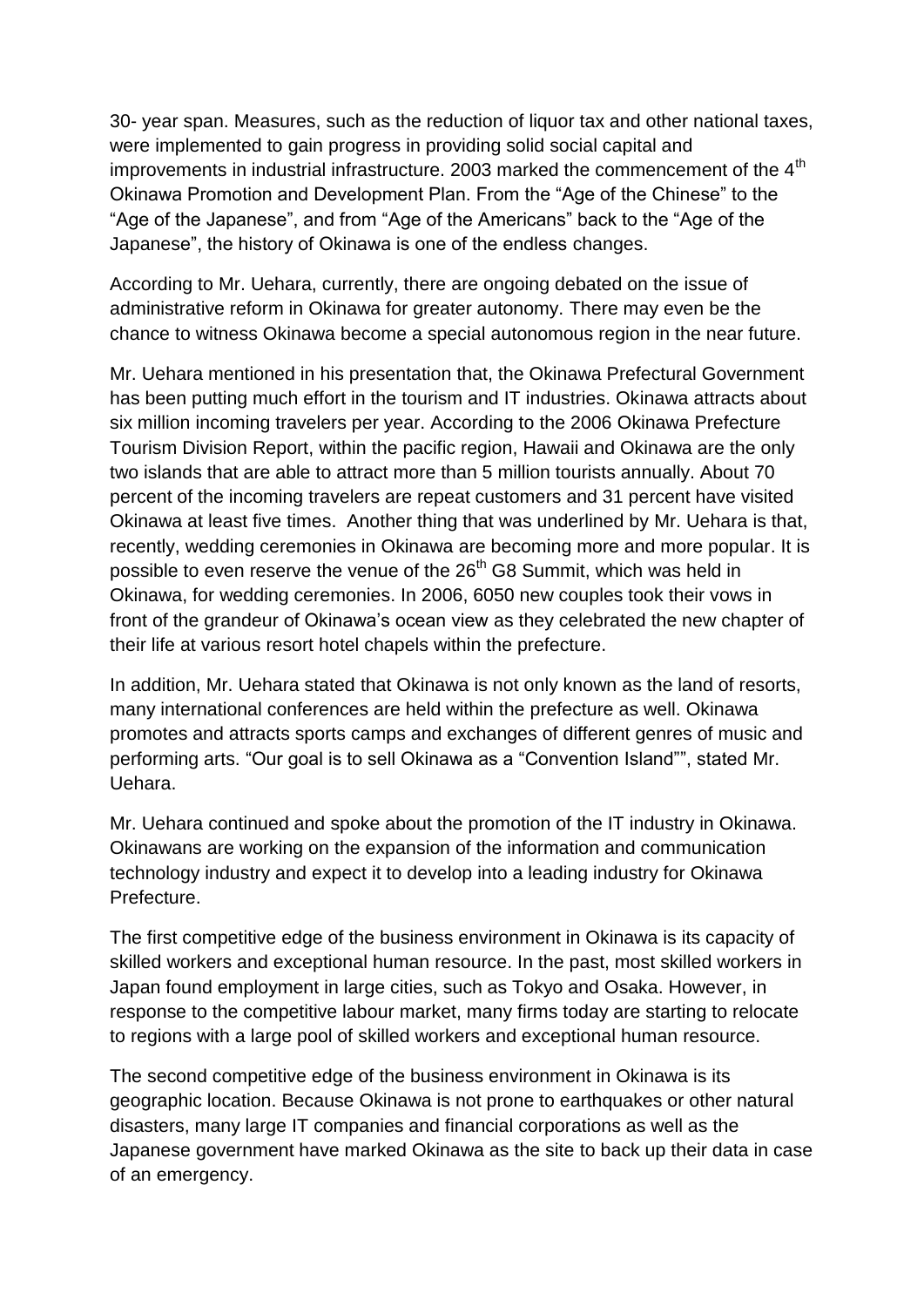"As well, we look forward to seeing Okinawa become the entry point for Asian countries and fulfill its role in the Asia Gateway Initiative launched by the Japanese government", noted Mr. Uehara.

Furthermore, being blessed with a warm climate and an amazing natural environment, Okinawa not only appeals to firms with its welfare program, it is also attractive because it is the birthplace to many creative ideas.

The third competitive edge of the business environment in Okinawa is the assistance provided to alleviate firms" financial burdens. For example, to reduce communication costs, the prefecture subsidizes part of the telecommunications fee for the line between Okinawa and Tokyo. With the subsidy, the telecommunications cost between Okinawa and Tokyo is as low as the cost within Tokyo.

Within the last ten years, IT companies and financial corporations have rapidly moved into Okinawa, creating more than 15,000 new jobs.

As a bridge in the IT industry connecting Japan with the rest of Asia, IT Shinryo Park was established in Okinawa as the base for the development and expansion of leading IT services, including off shoring operations and business process outsourcing centres.

Beginning in 2008, projects on the establishment of Intelligent Buildings were initiated to make Japan, one of the global pioneers in the field of information and communication technologies, more competitive in the international market.

In addition, as one of the players in the Asia Gateway Initiative that was launched by the Japanese government, Okinawa is working on the international exchange and logistics base project.

"This October, we expect to unveil Naha International Airport as the 24-hour base for All Nippon Airways, connecting Okinawa with neighboring Asian countries", said Mr. Uehara.

Okinawa is also putting energy into the promotion of science and technology. Construction is currently moving forward on the Okinawa Institute of Science and Technology, which aims to have the highest world standards.

The Institute of Science and Technology"s goal, under its five key concepts, is to be able to contribute to the independent development of Okinawa and also to global science and technology.

In preparation for the founding of the Institute, Dr. Sydney Brenner, Nobel Laureate in Physiology and Medicine was welcomed in as president. Furthermore, the Okinawa Institute of Science and Technology Promotion Corporation were established in 2005.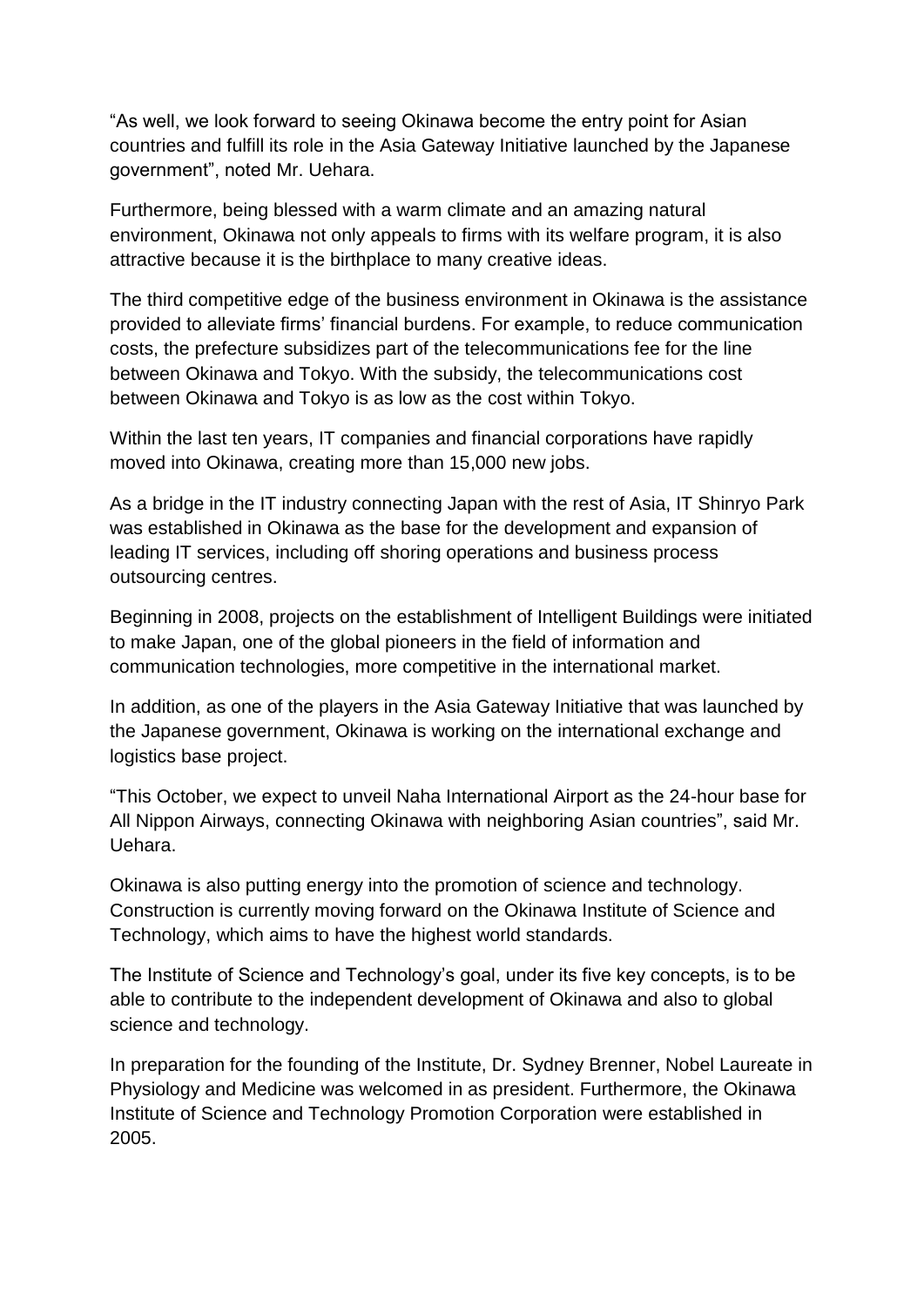The administration of the Institute is driven by a board of governors comprised of distinguished scientists; 5 of whom are Nobel laureates.

In preparation for its founding in the year 2011, the Institute has already begun carrying out research. There are already close to 200 people at the Institute, including researchers, post-doctoral researchers, and graduate students from around the world, as well as office staff.

There are also individuals from Finland, Sweden, and other parts of Northern Europe at the Institute.

Talking about international events in the islands Mr. Uehara mentioned that international workshops are held at the Institute in order to strengthen cooperation with research institutions and universities both within Japan and abroad, and also to spread the concept of the Institute to researchers nationally and internationally. Individuals from both Finland and Sweden have participated in these workshops.

Finally, Mr. Uehara gave a brief account of international exchange with foreign countries. The first 26 people to emigrate from Okinawa arrived in Hawaii in the year 1900. One century has passed since then, and now the number of Okinawans and individuals of Okinawan descent living abroad has reached 360,000. Emigrants from Okinawa overcame many obstacles with their inherent cheerfulness. Dedicating themselves to the development of their respective countries, they contribute greatly to further exchange with Okinawa.

Up until the present, 496 people have been appointed as "New Uchina Goodwill Ambassadors". New Uchina Goodwill Ambassadors serve as leaders in building a network of Okinawans active all over the world. There is one "New Uchina Goodwill Ambassador" in Finland, and this individual is making great efforts as a cultural bridge between Finland and Okinawa.

Furthermore, the number of *kenjinkai*, or Okinawa associations abroad, has reached 71, and we are promoting friendly relations even with the *kenjinkai* in the neighbouring country of Sweden.

Finally, Mr. Uehara said in his presentation that the Okinawa Prefectural Government is planning to host the "Worldwide Uchinanchu Festival", with the goal of continuing, as well as further deepening and expanding the global network of Okinawans.

Following the presentation, there was discussion including on the employment situation and strategies in Okinawa. According to Mr Uehara, the unemployment rate is higher than in other regions in Japan and stated specifically there is no place for young people to work in Okinawa. He also explained the connection between central government and island. There is a long standing practice of the central government preparing decisions by conferences but in most cases final decisions come from the office of the Prime Minister.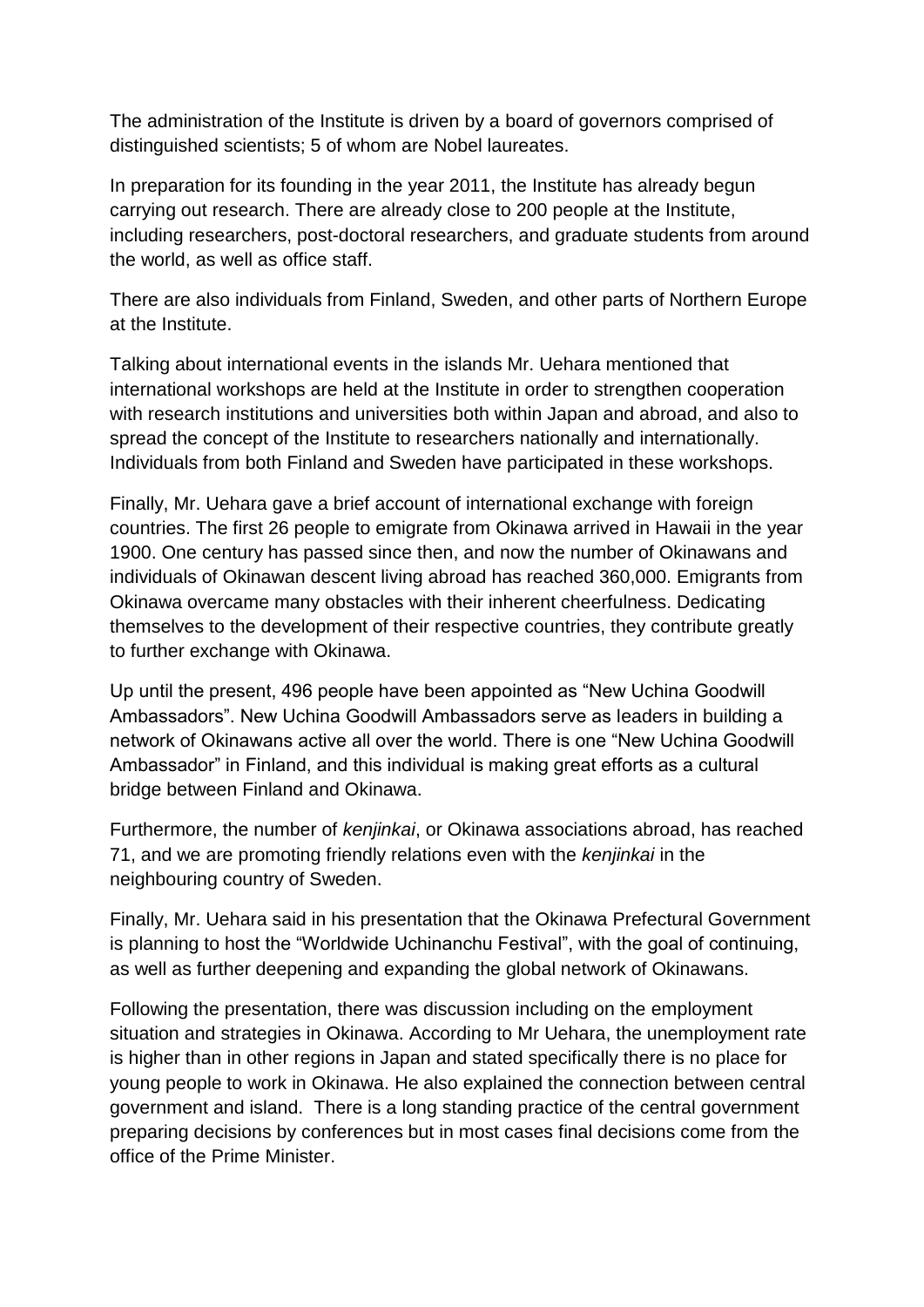### **Sub-theme 1B: Economic situation Åland**

After the presentation by Mr. Uehara, researcher at Statistics and Research Åland Richard Palmer, PhD in economic history, gave a presentation about the Åland economy, historical developments and current challenges. He spoke about historical development of Åland Island, starting with growth of the population of Åland and Finland in the years 1750 to 2008. According to Dr Palmer, demography and economy are connected to each other. It's very important nowadays to get the right competence in order to develop and not to lose the competitive edge, not only investing in the material but also investing in knowledge as well, and it seems as if Okinawa is on its way to succeed in that respect.



Speaking about the history Dr Palmer noted that Åland belonged to Sweden until 1809. Finland was ceded to the Russian Empire, with Åland as well. Early during the Finnish and Russian era the Ålandic population growth was about the same rate as the Finish population growth. And then gradually they diverged in this manner and then actually the Finnish population growth has been much stronger than the Aland one. The period of up until 1920-21 when Aland became an autonomous part of Finland was a period of very slow population and this was partly due to emigration to America, first to Sweden and then to America. Dr Palmer stated it is interesting because sometimes historians have presented this period as a sort of successful period in Aland history when Aland managed to build sailing ships and managed quite successfully economically, but it is to judge from in demographic development it was not actually that successful. The period of autonomy as a part of Finland was up until 1970 wasn"t very successful in terms of population growth at all. The growth rate of the population of Åland was about half that of Finland until just about a few decades ago. From 1970 onwards Åland"s population growth has actually exceeded that of Finland"s. Another interest feature of the land population and also of the economy is that the composition of the Åland population –the interest thing here is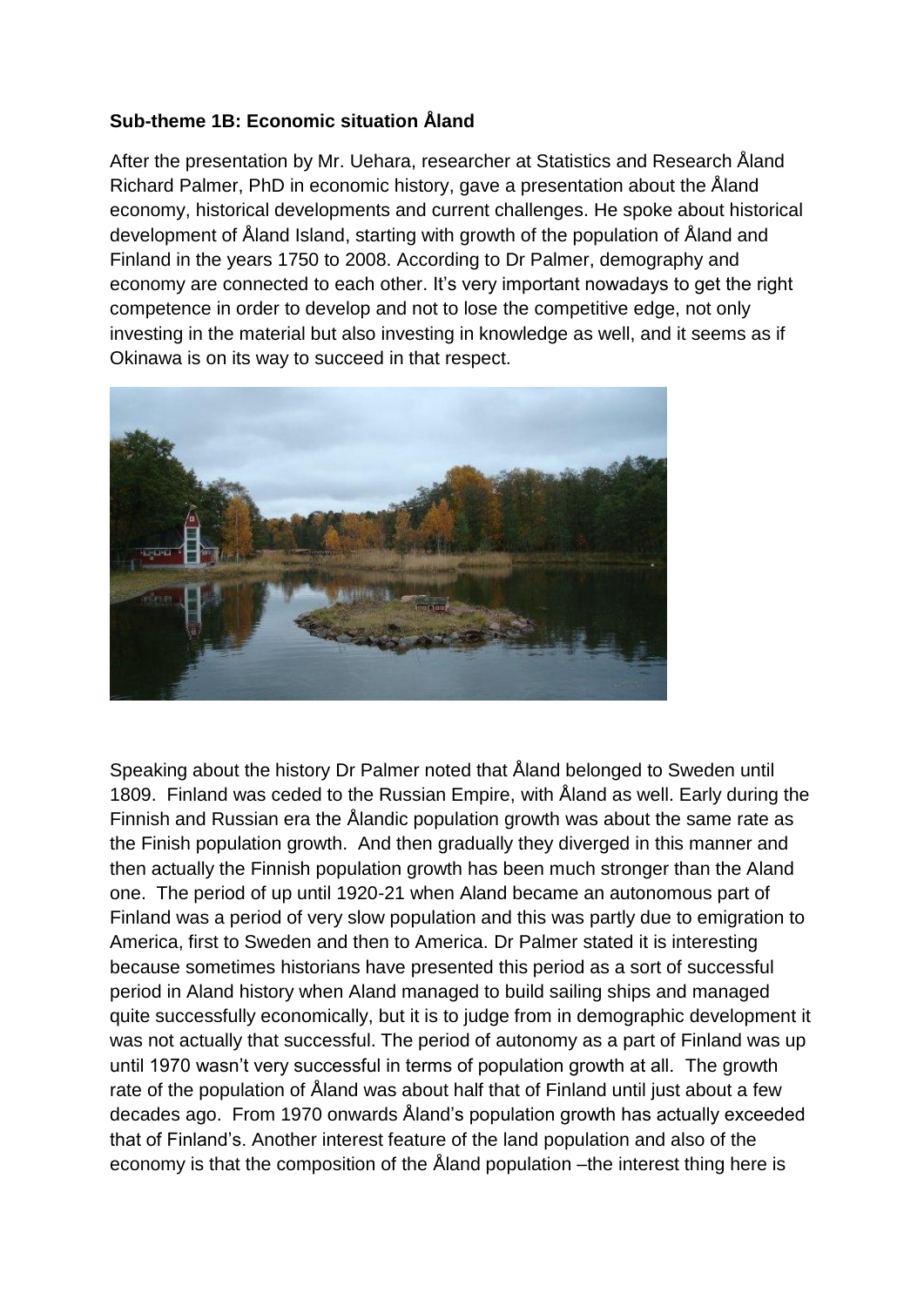that the number of native Åland born Alanders is about the same as today. That means that population growth on Åland depends entirely on immigration. Also other aspects to this most young Ålanders study abroad – they study in Sweden while Åland is unable to provide work for them after they finish the studies. The share of people born in Finland increased particularly since the 1970s, it has been fairly constant, but the interesting point is that foreign people, born outside the Nordic countries are an increasing part of the Aland population, which means that Åland is gradually becoming more and more multicultural. According to Dr Palmer nowadays there are around 70 nationalities living in Åland. This is something that has been an issue in the political debate in percentage terms that Ålanders, or native born Ålanders are a declining part of the Åland population.



Dr Plamer also explained economical developments in Åland. Åland depends on and the main base of the Åland economy is transportation, sea transportation especially, and when talking of a tourism based economy, what is actually meant is that it is transportation around Åland that is important, the ferry connections to and from Stockholm, going to Helsinki to Tallinn and so – that is the important part of the economy. The tourism on land isn't that important. Often people make the mistake that of not differing between the land based tourism and the sea based tourism. From the end of the 1950s onwards, Åland had a gradually increasing number of people arriving. It is thanks to the development of ferry traffic, in particular the passenger traffic. This number continues to increase but still the important thing is the transportation outside Aland and the consumption in the ferries. The reason for Åland becoming and having the opportunity to develop this transportation system is through the geographical position – Åland is favourably placed in the Baltic Sea in between Stockholm, in between Helsinki and Estonia. Historically the possibilities to transport goods, cars, people and so forth were very limited and at the end of the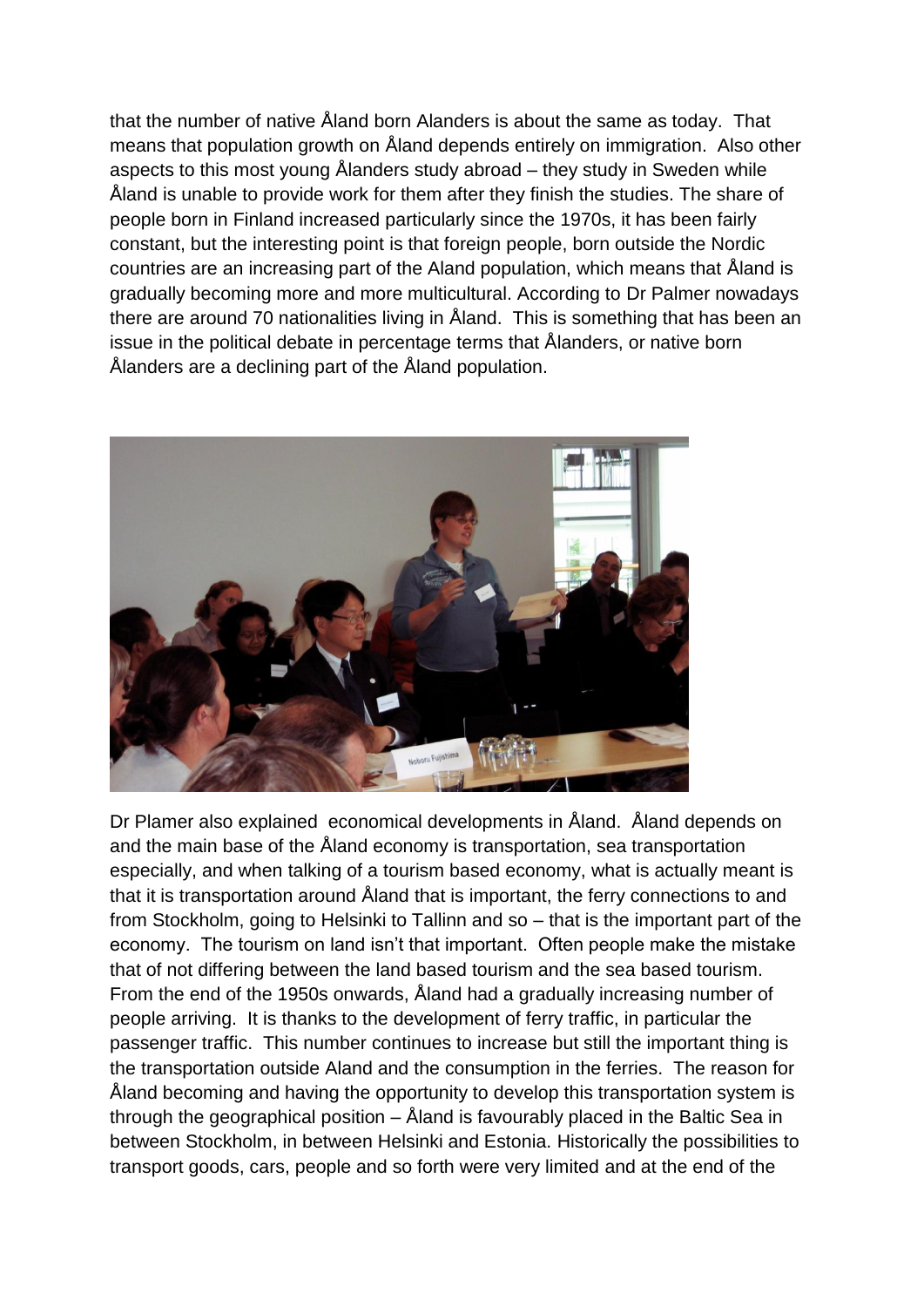1950s, a company called Viking Line, was founded and actually Viking Line is still by far the largest company on Åland and in many ways it is the basis of the Åland economy still. Åland belongs to the European Union but it is not part of its tax area, so that means that ships calling at Åland ports are able to sell alcohol at a reduced price. Ferries going between Stockholm and Tallinn call here at 1 o"clock every night, as well as the ferries going between Stockholm and Helsinki, so Åland has an excellent transportation system. It also means that the ferry business is profitable, and ship owners are able to employ a large number of Ålanders and foreigners too. And as it is a profitable business it is able to give large tax revenues indirectly.

Okinawa is a services based economy with 90% of the GDP referred to services. Something similar has happened on Åland, agriculture has declined which is of course a common development in developed societies. But agriculture and industry is actually quite a small part of the Åland industry, it is the transportation industry that is important in terms of employment. But most important is the services sector which is gradually and continuously increasing, and that includes some very different kind of services, personal services, corporate services, information technology, finance insurance, wholesale finance and insurance on Åland is intimately connected to shipping so there is a comparative advantage there. "If we take a closer look at the current situation we see that agriculture and fishing is a small part of the economy", noted Dr Palmer. According to him the Åland economy is not that dependent on land based tourism; a number of people employed in the hotels and restaurants is even smaller than people employed in any other industry. But the large important base of the economy is in transportation including shipping, and the shipping industry is also important for local regional policy because it provides work for people living out in the archipelago, they work one or two weeks on board a ferry and then they can live out in the archipelago, and then they are free in two weeks, it"s important for a local economy. Finally, on the issue of how the large public sector in Åland is financed – the Aland economy functions in an economy as of itself, but all taxes are sent to the government of Finland, to the tax authorities of Finland, and they redistribute these taxes to Aland, via the state budget. So Åland actually has no economic authority, the economy is entirely political. There is also a political discussion going on about Åland having a greater responsibility in that respect.

Åland is very dependent on what happens in the Finnish economy, and the state budget has been weakened by the recession, as Finland is very dependent on its exports, which is contracting so the amount paid to the Åland public sector will be smaller as well. And also if the large Aland companies pay less tax, this extra compensation will be smaller. This means there is a risk of a very uneven sum being paid to Aland. Up until now there has not been a problem because the Finnish economy has been able to expand and the Åland economy has been able to expand as well.

#### **Sub-theme 2A: Issues of culture and peace on Okinawa**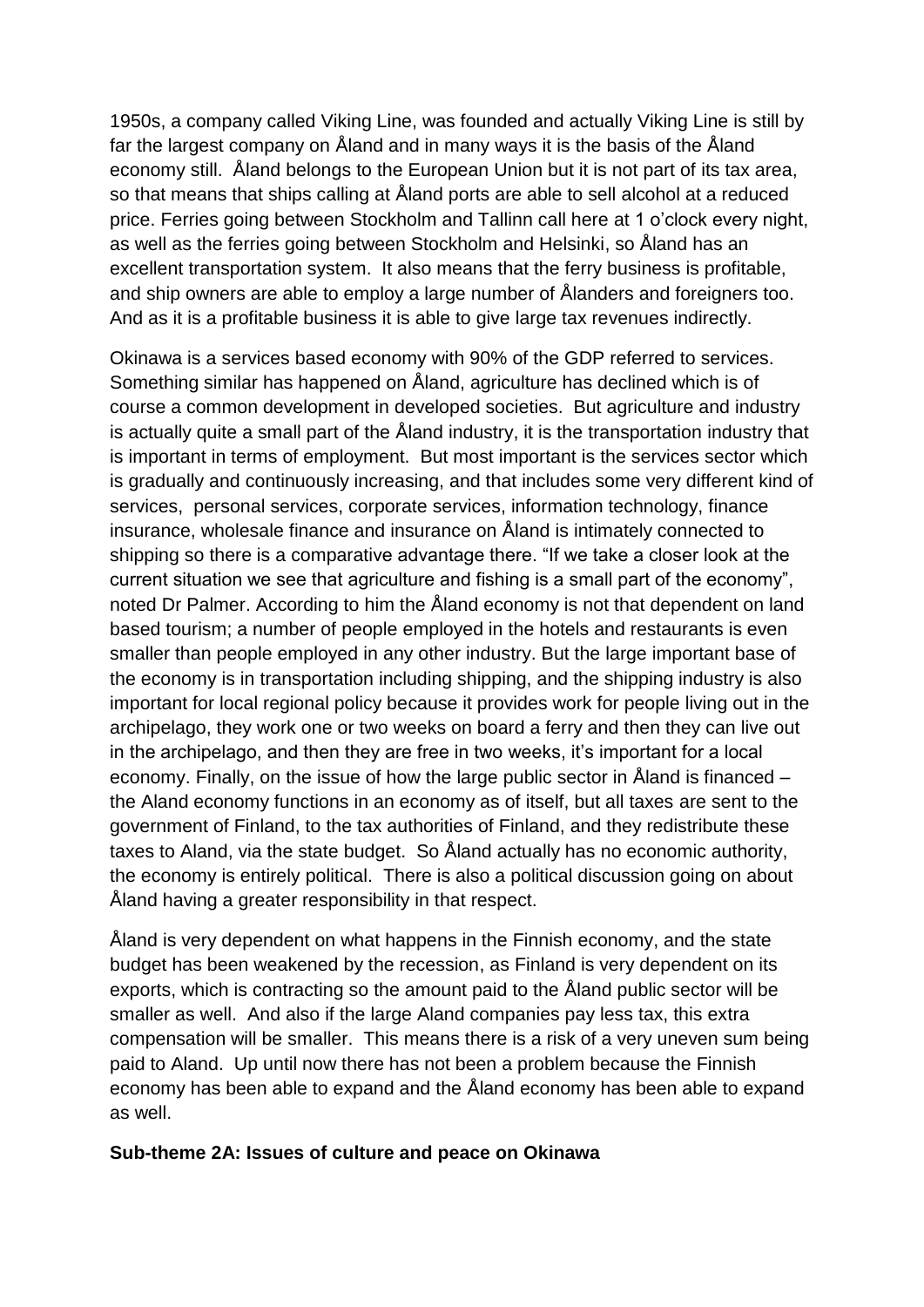In this section Professor Masako Ikegami, Department of Political Sciences Center for Pacific Asia Studies (CPAS) of Stockholm University, spoke about Okinawa"s quest for peace and compared Åland and Okinawa. According to Professor Ikegami, Åland and Okinawa are quite similar in their geopolitical backgrounds. In the sense that both of the islands are located in strategically a very important location, and that in the past Åland suffered so much from many wars because of this importance of its location between the Russians, British and even the French. In her opinion, Åland has achieved peace through neutralisation and demilitarisation, while Okinawa is still in the front line of potential conflicts in East Asia. Åland"s status of demilitarisation and neutralisation was a lucky outcome of the balance of major powers, not a rare outcome of wars in Europe 17-19c. However what is unique with Åland is that it is the only case where demilitarisation and neutralisation was combined with autonomy for the local population and this makes Åland"s status is very unique through the arrangements of the 1921 agreements and the constitutional arrangements in Finland.

Because of the importance of the strategic location during the Pacific War of WW2, Okinawa became "a kind of sacrificed fortress" for Japan and that caused terrible tragedy in the battle of Okinawa which was actually the most brutal ground battle during the Pacific War. Over 200,000 Japanese people including many Okinawan local civilians, perished in this battle and with the Americans about 14,000 American soldiers also being killed. A very terrible tragedy. The situation now in East Asia is very challenging for regional security compared to Europe, with North Korea having now gained nuclear weapons as well as lots of missiles. "The Taiwan Straights right now, because of the Komintan Regime is pacified but it is not permanent, we never know what it will be in the future" added Professor Ikegami. People still think that the situation is not very sure. Also, East Asia has lots of territorial issues such as the East China sea, Senkaku/Diaoyutai Islands, between China and Japan, and Takeshima/Dokutou Islands between Korea and Japan, the Northern Territories, the South Kurile Islands and the East China Sea over the gas and oil fields.

Prof. Ikegami also pointed out that there are lots of territorial disputes which are actually getting worse in terms of military tension. With China"s challenge against the US hegemony as well as in East Asia with China"s rapid military build against America, although still the dominant military power, we observe very worrisome offensive/defensive posturing, namely that many Asian countries are modernising their weapons systems under the name of defence, and this kind of situation makes the security milieu pretty bad in East Asia. North Korea has at least hundreds of short range and middle range missiles which in the future could be nuclear capable. China is also deploying nearly 1000 short range/middle range missiles which are also basically nuclear capable. So therefore many military experts say that if any armed conflicts were to break out in East Asia then Okinawa is top of the list of targets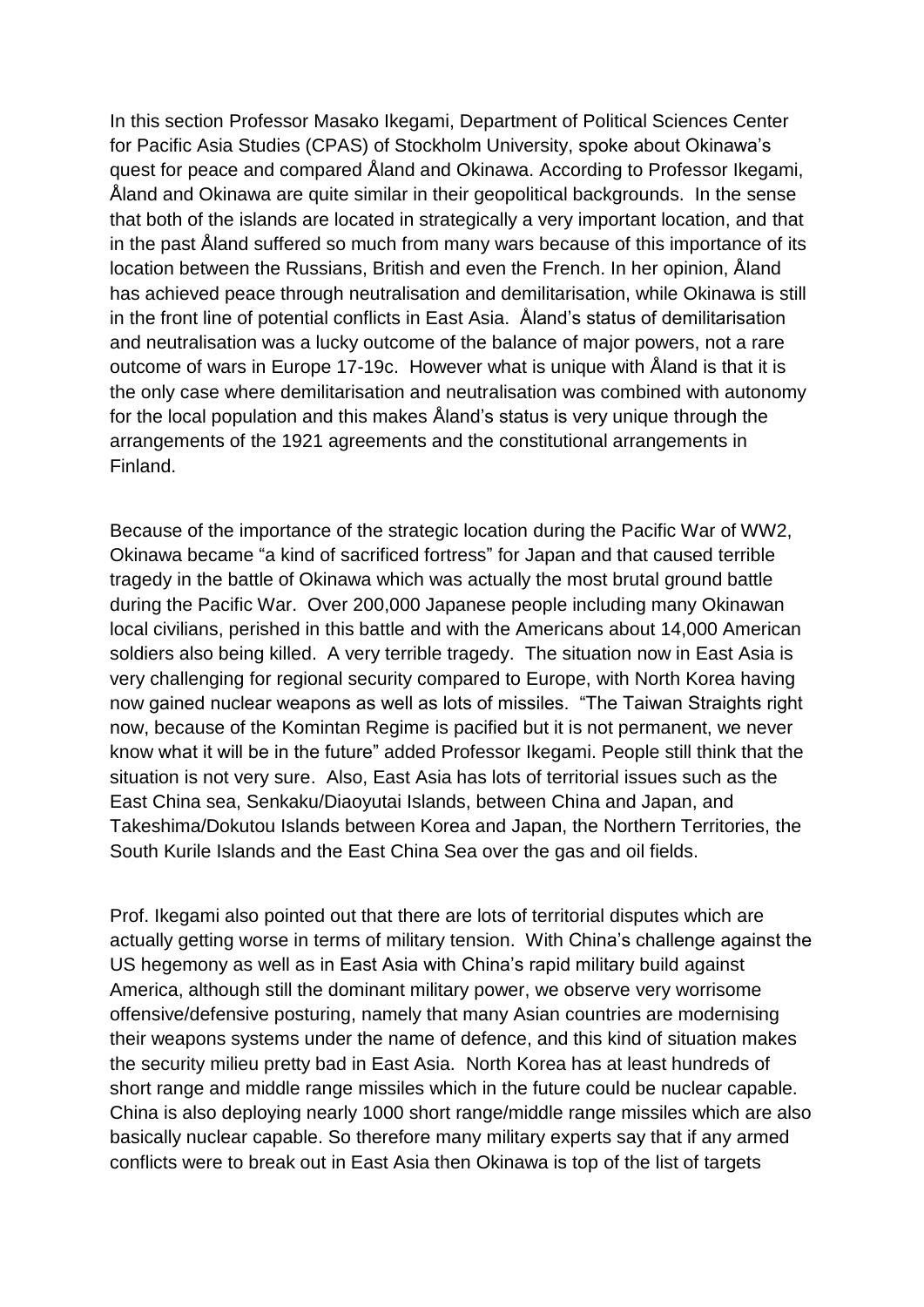because of the heavy presence of the US military base, as well as the strategic importance of its location. Because of the importance of the strategic location Okinawa has been heavily burdened by the presence of the US military, although nowadays it is a bit less, it did use to be that 70-75% of land area of Okinawa was exclusively used by US forces and their facilities and lots of military personnel. According to Professor Ikegami, US bases occupy about 11 percent of the Okinawa territory and 19 percent of the main island territory. Airspace and sea areas around Okinawa are used by U.S. forces for military exercises. Professor Ikegami also noted that Okinawa"s economy is not as dependent on US base revenues as one may have expected. However, Okinawa's economy mostly depends on the heavy American military presence. Okinawa"s sea and air space is also heavily restricted, causing another inconvenience, and despite Futenma Air Base supposedly being relocated to the northern part of the island, it is an air base that is located in a extremely heavily densely populated area, and alternative facilities are not ready yet. There have been many discussions in the past decade since the end of the 1990s between the Japanese and US government to mitigate this heavy burden, with nowadays some quite significant plans for the relocation of the US military bases, the largest plan of which is the relocation of marine forces of about 8,000 American marine soldiers to Guam. Because of this relocation the Japanese government has to pay huge amounts of money to help mitigate the situation. Actually with the relocation many lands and facilities of the US military in the southern part of the Okinawa mainland are supposed to be returned or relocated, so some plans are actual still pending because of the lack of alternative facilities, although this relocation of US military bases is the hottest issue between Tokyo and Washington.

During the speech, Professor Ikegami put out some open questions on the feasibility of increased self-government, on the mandate that Okinawa government needed for unique development: e.g. a special free trade zone (FTZ) to reach the level of "one country, two system" to synergise regionalism and to develop a "unique regional space". She also posed the question of what the security situation of Okinawa will be if the US base shut down. According to her estimates, the US bases may be maintained in Japan for along time. She also pointed out that there are different opinions about the US base in Okinawa and in the rest of Japan. The Japanese government and Japanese defense authorities do not agree completely on this issue. Some believe that Japan should develop its own defense. Professor Ikegami also noted that Okinawa"s future and peace depends on the totality of the regional security.

In concluding Professor Ikegami said that Okinawa does actually have lots of potential, not only in terms of the economy, but also if Okinawa could act with Tokyo and together with the United States, as well as with other neighboring regional countries Okinawa has very rich potential to contribute to actual regional peace.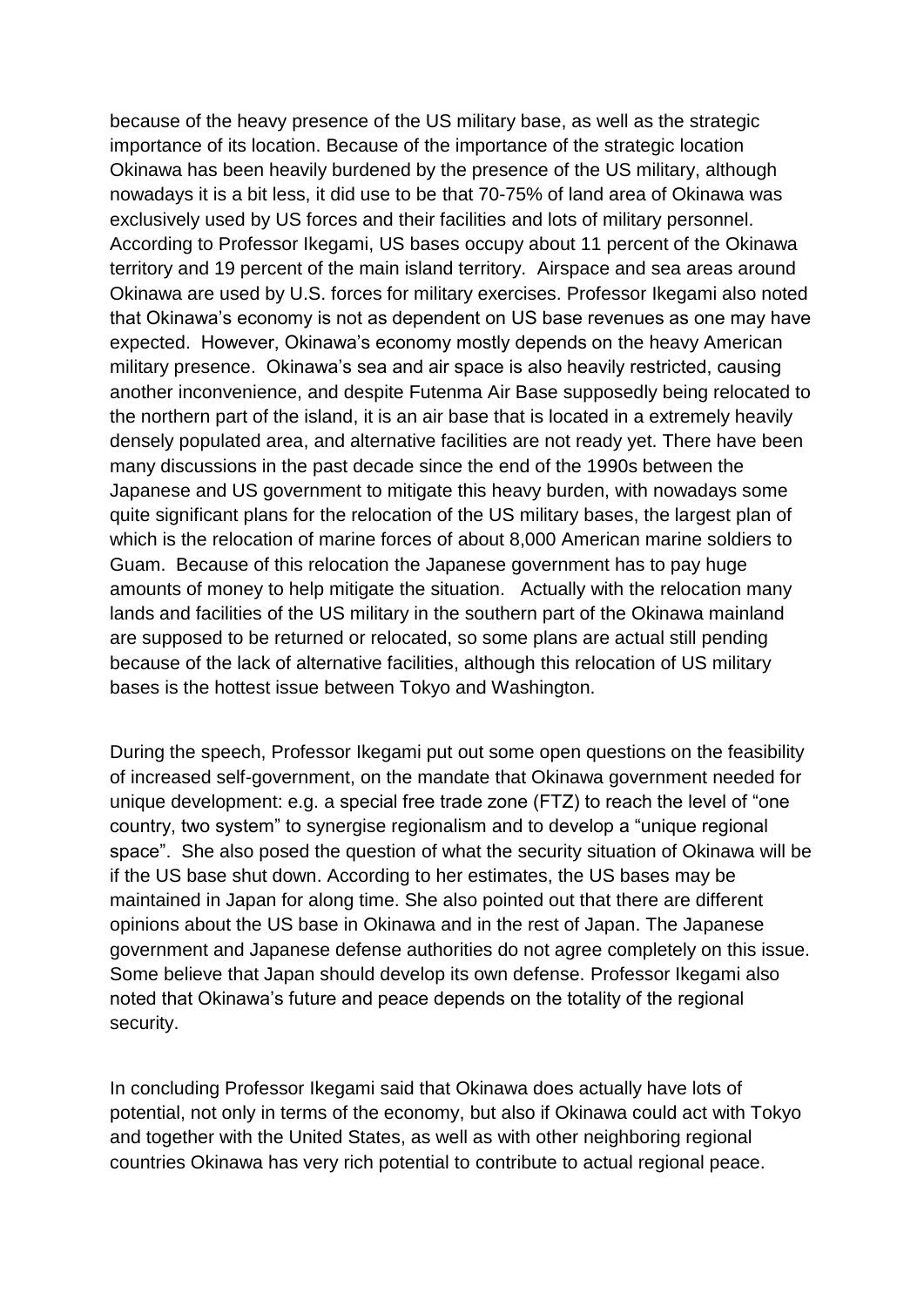### **Sub-theme 2B: Issues of peace on Åland**

The Director of the Åland Islands Peace Institute, Associate Professor Sia Spiliopoulou Åkermark, spoke about the peace issues in Åland, how the Åland Islands ensured peace and autonomy, and gave brief information of the history of the Åland autonomy, about the Convention of 30th March 1856 between Russian, Great Britain and France on the non-fortification of the Åland Islands, and about the 1921 multilateral Convention on the Non-Fortification and Neutralisation of the Åland Islands. Professor Åkermark briefly talked about geographical position of the Åland Island and today"s perception of "connectedness".

She mainly concentrated on the determination of the conception of the demilitarisation and neutralisation and differences between neutralization and neutrality. According to Sia Spiliopoulou Åkermark, demilitarisation is the reduction of a nation's army, weapons, or military vehicles to an agreed minimum and/or the agreement of non-fortification of a territory during peace time. Demilitarisation is usually the result of a peace treaty ending a war or a major conflict. Neutralisation means that the islands should not be used for military purposes at war time and should be kept outside the theatre of war. Professor Spiliopoulou Åkermark also explained that the neutralization of the territory does not depend upon neutrality of a country. She argued that the Ålanders have in practice developed a strong say in issues of the demilitarisation even though they do not have any formal competence in matters of defense.

In Europe there are in fact several other examples of demilitarisation and a few neutralised regions. After speech by Sia Spiliopoulou Åkermark the participants discussed the security situation in Åland today, and about the development of defense cooperation in the EU and NATO from a Finnish and Åland perspective.

### **Sub-theme 3A: Political/ legal system Okinawa**

Jun Shimabukuro, professor from University of the Ryukyus briefly spoke about the Japanese regional and local system. According to him, the Japanese governmental system was influenced strongly by European States, especially by the French and German system prior to World war II, and by Britain (and the US) after the war. Professor Shimabukuro then explained the different regionalisation patterns in the Western European countries and in Japan. As he explained, in Western Europe reorganisation at the regional level first means devolution of central power. Secondly, the political involvement of ethnic minorities was an important factor of regional reorganisation. And thirdly, that all this happened within the context of European integration. That means that the EU institutions" cooperation has recognised regional governments as partners of the EU regional policy, and encouraged regions to get involved formally in the regional policy making process in Brussels. According to Professor Shimabukuro, this shows that the goal of democratisation is most important in Western Europe. In comparison with Western European countries, Japan appears to take more of an efficiency-oriented reform approach rather than promoting issues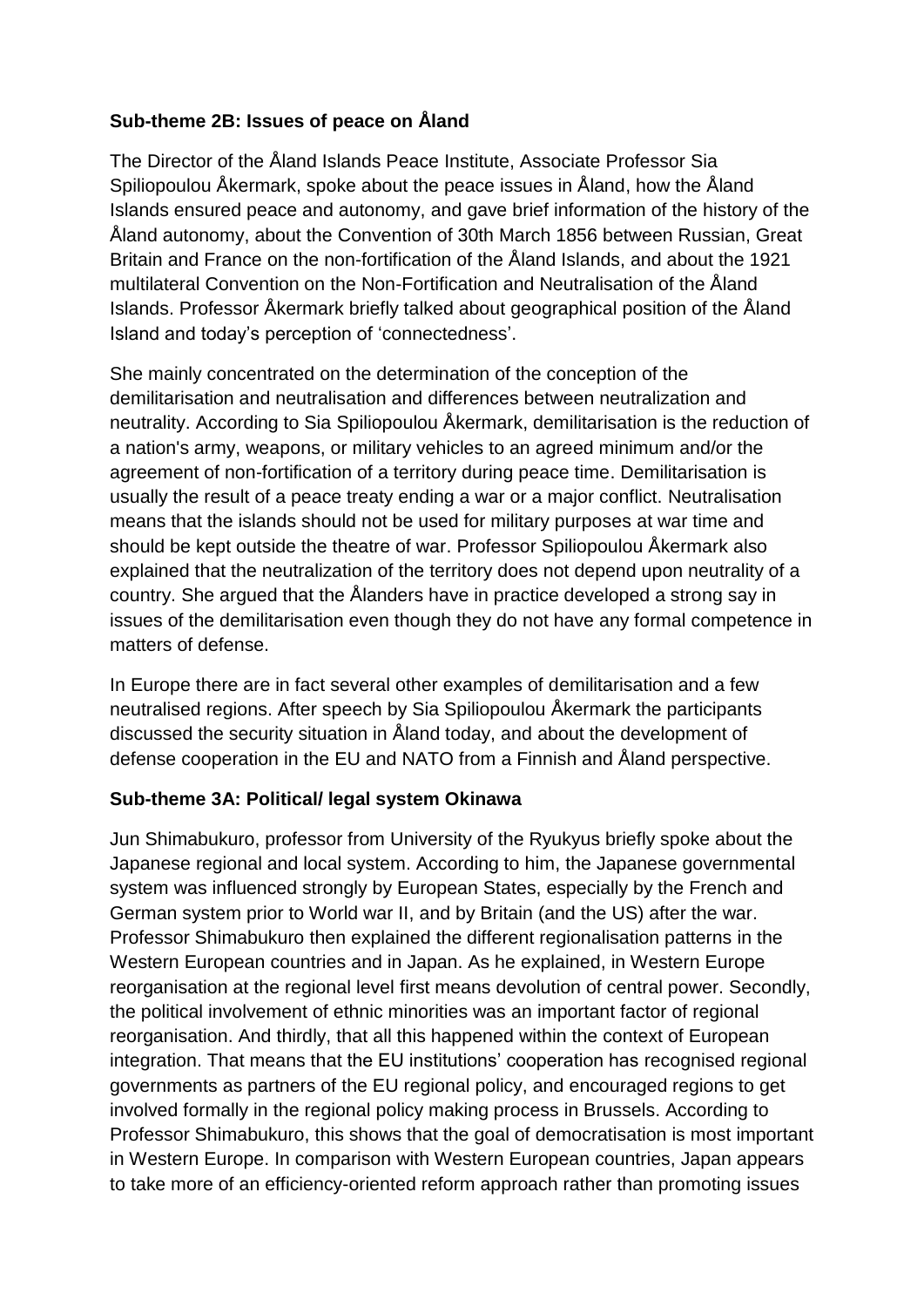of democracy. In Japan, most of the approaches relating to regional government focused firstly, not on the devolution of political power and administrative functions and organizations of the central government, but rather on the process of the merger of prefectural governments and the absorption of the functions and organisation of prefectural governments into new larger prefectures. Secondly, even though Japan in reality is a multi-ethnic society, there is strong belief that "Japan is made of a single nation-state." With the exception of Okinawa, there are no regions that have a strong regional and self-government oriented demand. Professor Shimabukuro said that Okinawa is the only area where an ethnic minority group forms the majority of the residents of the region. And thirdly, Professor Shimabukuro emphasised that there is no Asian equivalent to the European Union.



In the Meiji Era, the Japanese government introduced a system of local authority based on the French (and German) system. The system has three important characteristics.

- 1. The central government appoints the prefectural governments.
- 2. The prefectural assemblies were established by public election of the members, but kept strictly under control of the prefects.
- 3. If central government ministries needed to provide services at a local or regional level, they had to delegate the functions to the prefect governors. Central government ministries did not have any local or regional branches of their own.

However, according to Professor Shimabukuro , the characteristics of the prefectural system have changed, particularly since World War II: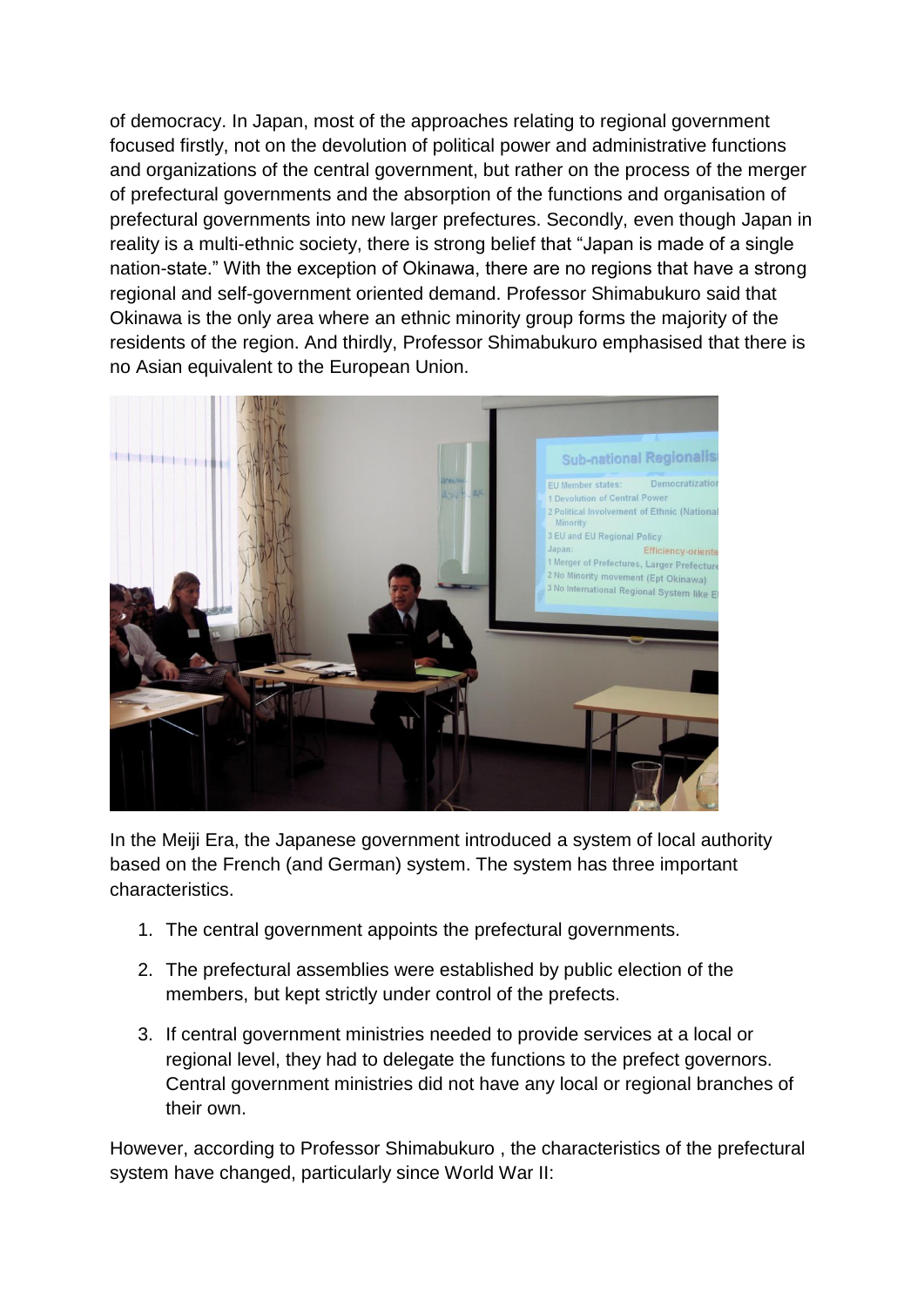- 1. The perfect/governor is directly elected by the public
- 2. The prefectural assemblies have acquired more power vis à vis the perfects/governors and influence central politics through a variety of routes.
- 3. Each central government ministry has established their own single-purpose regional branch in accordance with their own needs.

Hokkaido and Okinawa are exceptions to the above. Both regions are new territories of modern Japan. Professor Shimabukuro explained that the Japanese government never introduced to Hokkaido the same type of prefectural system as the other mainland"s prefectures. A special governor under the prime minister directly controlled the governmental organisation in Hokkaido. According to Professor Shimabukuro, the fate of the Ryukyu Islands (the largest island is called Okinawa) has always determined by the will of external rulers and political situation surrounding the islands in the Asia- pacific region. He said that, the Okinawa prefectural government is completely the same type of local government as on the Japanese mainland. The secretary of State for Okinawa development supervises the agency and its offices as well. Professor Shimabukuro also gave brief information about the history of the Ryukyu Islands. Speaking about Okinawa's identity he stated that, according to the recent survey people mostly think themselves as Okinawan and they favor increased autonomy of the region. The survey conclusion showed that there is a strong existence of Okinawan identity among the people living in Okinawa and a desire for greater autonomy for Okinawa.

Professor Shimabukuro concluded his speech with the idea that the regional system in Japan has basic characteristics that are common to the British system, within which each central government ministry defined its administrative regions based on their own criteria, with the expections of the two peripheral regions. He also pointed out that Okinawan regionalism is the same type of regionalism that has been exhibited recently in Western European countries.

# **Sub-theme 3B: Political/ legal issues Åland**

Lars Ingmar Johansson, former director of the Parliament of Åland and member of the Board of Directors of the Åland Islands Peace Institute, presented some of the political and legal issues in Åland and gave a brief history of the formation of the autonomy. The Åland governor, the representative of the State of Finland on Åland, has to be accepted by the Ålanders and he is appointed by the President of Finland upon the acceptance by the speaker of Åland parliament. He has the right to speak but not to vote in the legislative assembly and he declares the assembly opened if the President of the Republic is not present.

The right to own land, the right to vote in national elections and to establish bigger businesses is reserved for persons with the right to domicile. He said that, foreign affairs are a matter for the State, but the Government of Åland can propose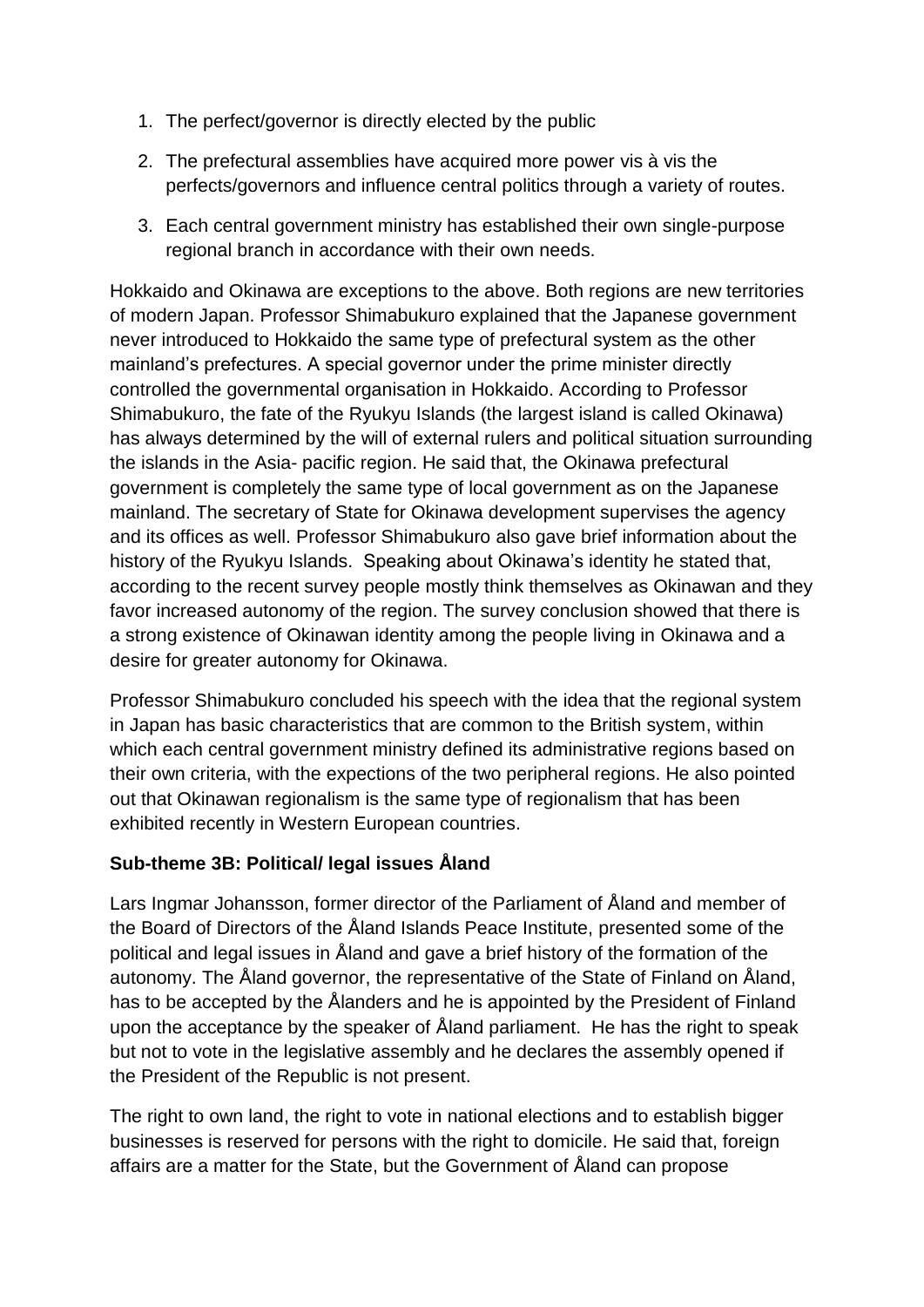negotiations and shall be informed of negotiations if the matter is subject to the competence of Åland. If a treaty that Finland has concluded contains provisions within the authority of Åland, the consent of the Parliament of Åland is needed in order to have the provision to enter into force in Åland. If the provisions is contrary to the Autonomy Act, a 2/3 majority is required in both the Finnish parliament and the Legislative Assembly. Åland has to implement EU directives but does not take direct part in the negotiations and preparations at an international level.

Åland develops its contacts with Brussels mainly via Helsinki. Mr Johansson also gave information about Åland"s parliament and government. The parliament has 30 members which are appointed through elections and their working term is four years. The working methods regulated in detail, all matters prepared in one of the five committees. Parliament has legislative and budgetary power, which appoints and controls the Government. Government prepares the bills and the budget, responsible for the administration of the sectors within the competence of the Autonomy.

He further explained about The Åland Delegation which is headed by the governor. According to Mr. Johansson, the Åland Delegation gives its opinions on acts passed by the Legislative Assembly, decides on matters concerning economic equalisation and tax distribution and gives opinions to State authorities. It consists of 4 members, 2 appointed by the Legislative Assembly and 2 by the Finnish Government and it is chaired by the governor.

Speaking about language provisions, Mr Johansson said that Finland is bi-lingual (Finnish and Swedish) with Åland as an exception based on the decisions in Geneva in 1921. The official language on Åland is Swedish and shall be used by the Åland administration, the state administration in Åland and in the municipal administration. The language of correspondence between Åland and the State officials in Finland is also Swedish. A Finnish citizen has the right to use Finnish before a court and with State officials in Åland. The language of education in schools maintained by the public is Swedish, unless provided in an act of Parliament of Åland. Rules and regulations to be followed in Åland shall be available in Swedish. Satisfactory proficiency in Swedish is necessary when the right of domicile is granted on application.

Mr Johansson discussed further the right of domicile. Following the Act on Autonomy, the right to domicile is granted automatically to a child under 18 years who is a citizen of Finland if the father or mother has the right of domicile and he/she are residennts on Åland, or upon application if the person has lived for at least five years in Åland and has satisfactory proficiency in Swedish. The right of domicile gives the right to vote and stand as a candidate in elections to the Legislative Assembly, to acquire real property, to establish a business (bigger than a one man family business), as well as freedom from military service conscription in Finland. As Mr Johansson explained, that right of domicile is lost after having lived for more than five years outside Åland, something which is currently under debate.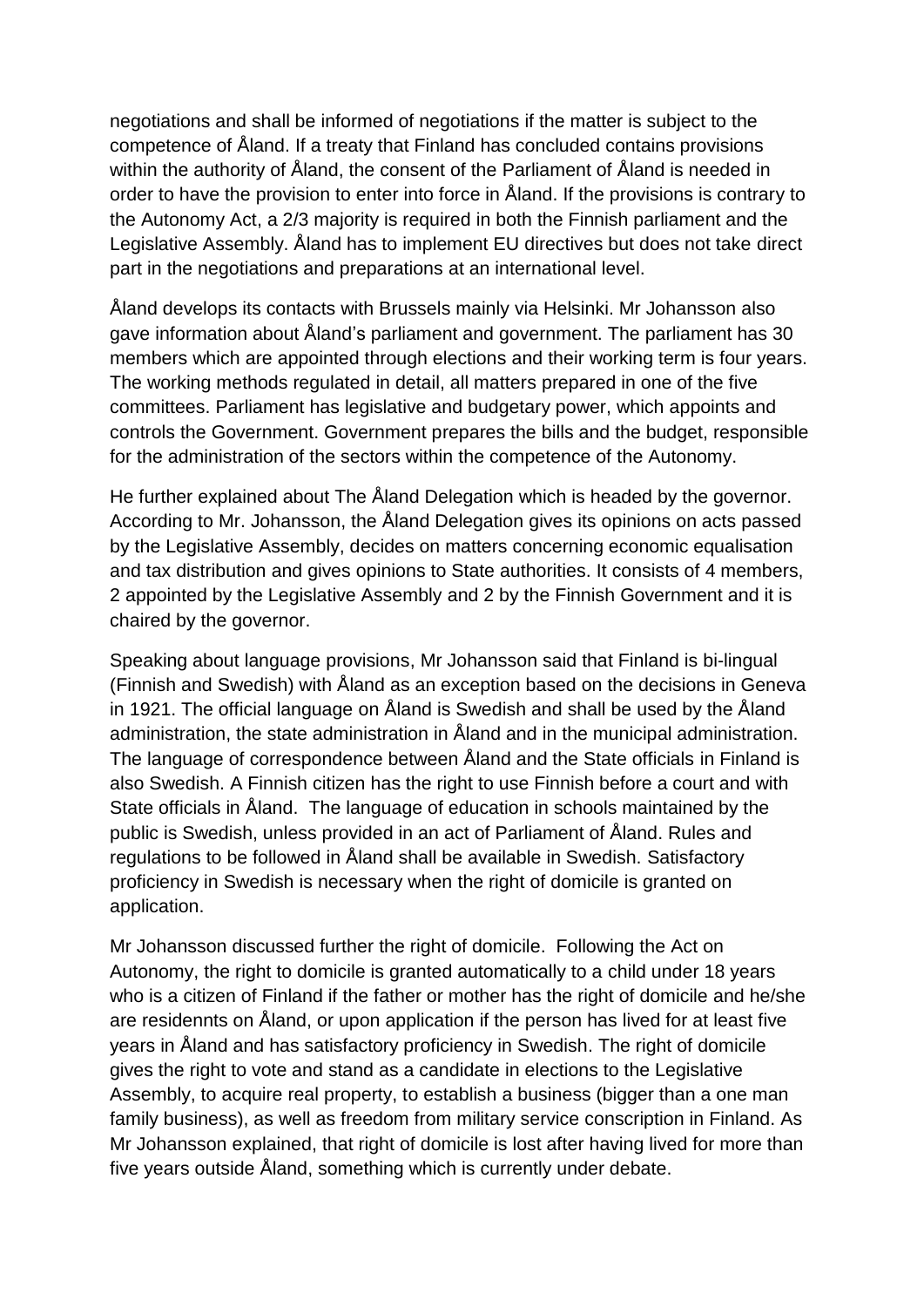In his conclusion he stated that the reforms of the autonomy are today prepared with Finnish and Ålandic representatives as equal parties in a process of negotiation and compromise aimed at achieving agreement. This is a consensus mode that has developed over time.

# **Conclusion**



The seminar concluded with a panel debate among all speakers. Among the themes that were highlighted were the importance of culture preservation as a common agenda in both regions, the potential lying in regional and interregional cooperation and the importance of creating an environment which is challenging and inspiring for the younger generation. The seminar was formally closed by the Director of the Japan Local Government Mr Noboru Fujishima who thanked all speakers and participants for rich presentations and constructive and engaged debates.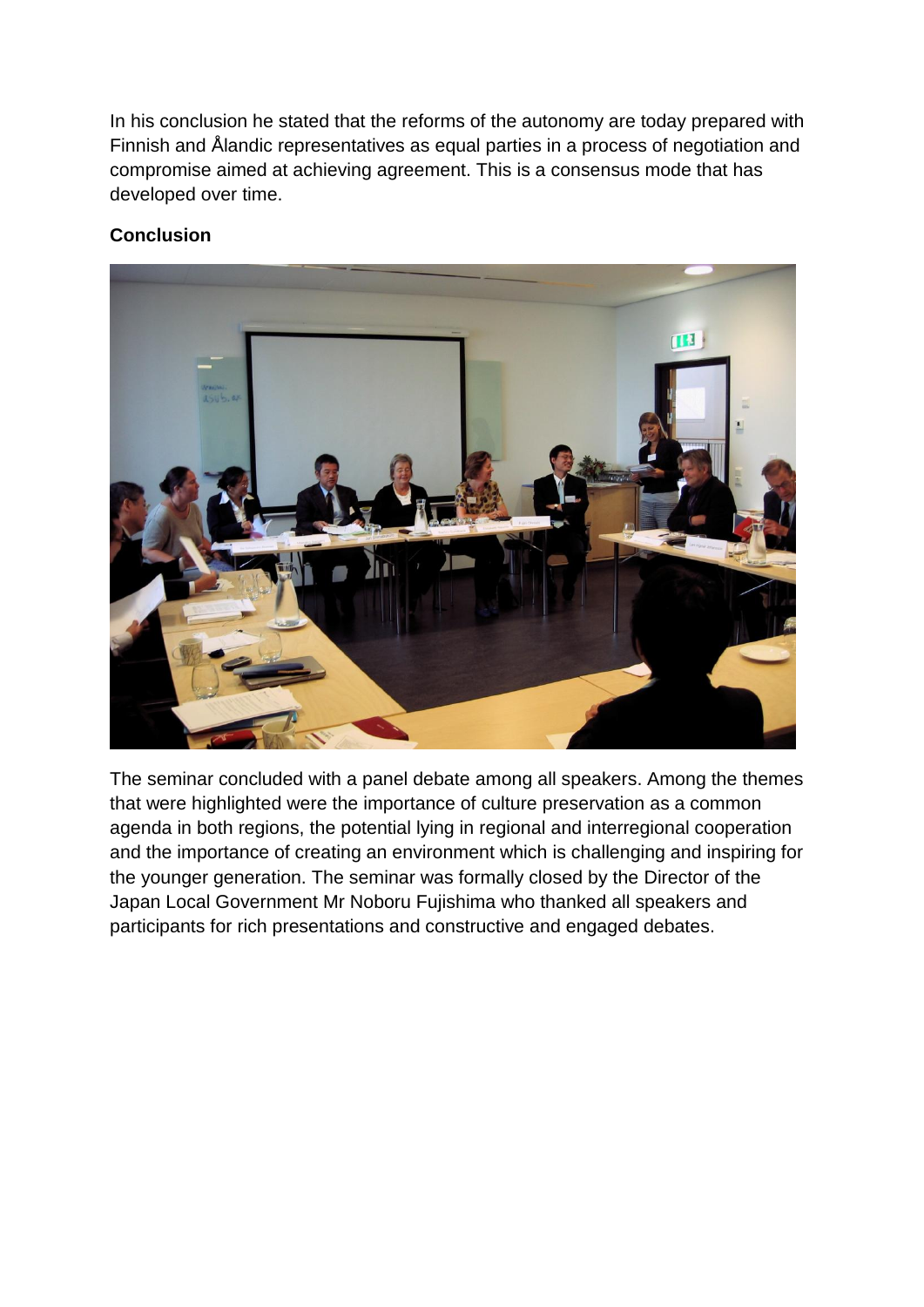# **Joint Okinawa Prefecture - Åland Islands Seminar: "Transforming the Relationship with Central Government"**

**Programme 1-2 September 2009**

**September 1st**

**1st session: 9.00-12.00**

9.00-9.30 **Opening of the seminar**: The current Åland representative to the Finnish parliament, Ms

Elisabeth Nauclér, and First Secretary (Cultural & Press Attache) of Embassy of Japan to Finland, Mr Kunihiko Yasuda, will open the seminar

# 9.30-10.15 **Sub-theme 1A: General outline of Okinawa prefecture**

Mr Uehara Uehara (Deputy Director General in charge of Industry and Employment Department of

Tourism, Commerce & Industry Okinawa Prefectural Government)

10.15-10.30 Discussion

10.30-11.00 Coffee Break

# 11.00- 11.45 **Sub-theme 1B: Economic situation Åland**

Dr Richard Palmer, Åland Statistics and Research (ÅSUB)

11.45-12.00 Discussion

12.00 -13.30 Lunch Break. Lunch for speakers and staff at Arkipelag with compliments from the Åland Islands Peace Institute

### **2nd Session: 13.30-16.30**

# 13.30-14.15 **Sub-theme 2A: Issues of culture and peace on Okinawa**

Dr Masako Ikegami (Director of the Center for Pacific Asia Studies, Stockholm University)

14.15- 14.30 Discussion

# 14.30-15.15 **Sub-theme 2B: Issues of peace on Åland**

Dr Sia Spiliopoulou Åkermark, director of the Åland Islands Peace Institute

15.15-15.30 Discussion

15.30-17.30 Meeting for future collaborations, such as youth exchange and newsletter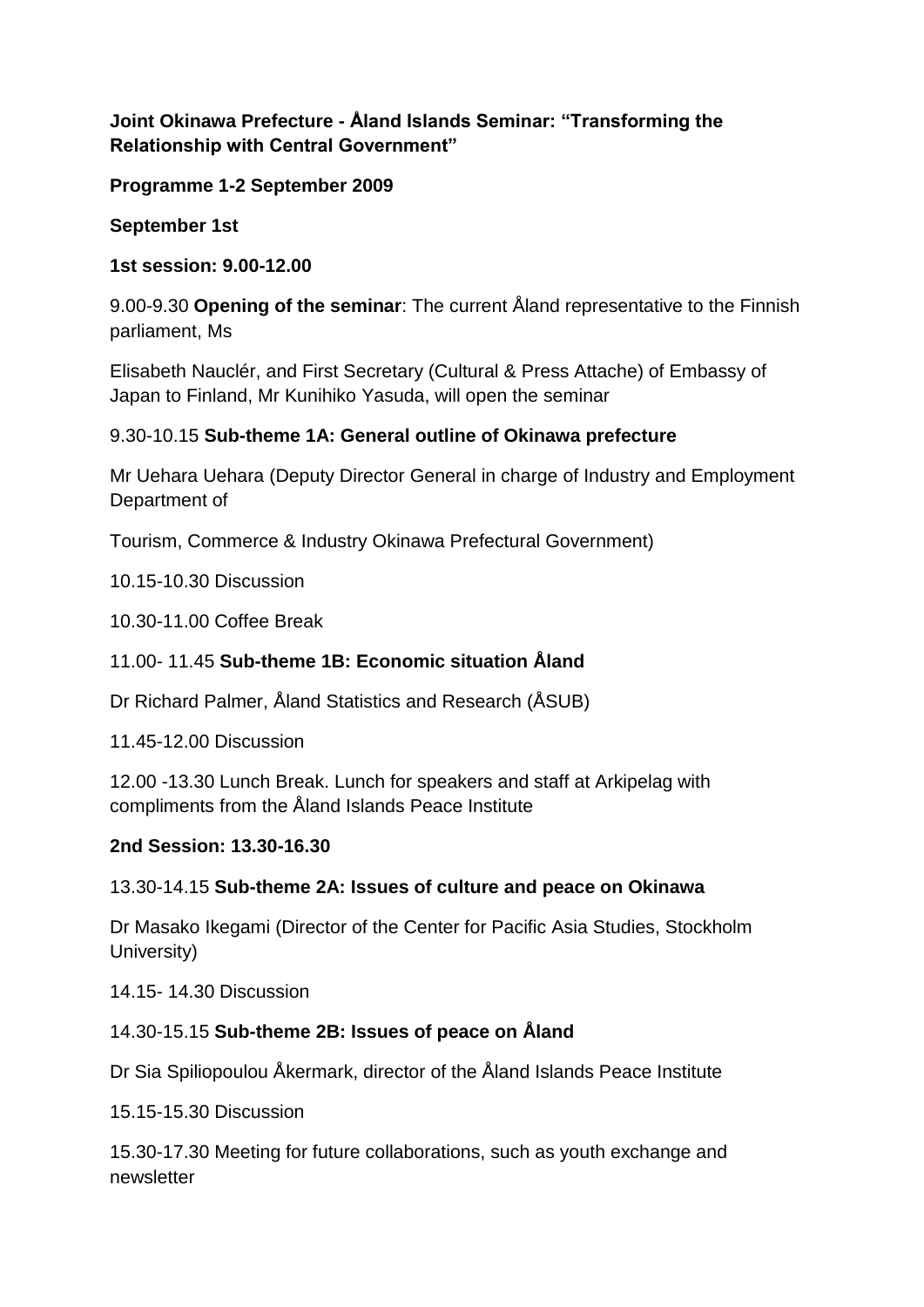17.30 Reception at the Mariehamn City Hall- open to all

19.30 Dinner at the ÅSS pavilion for speakers and staff with compliments from the Åland Islands Peace Institute

#### **September 2nd**

#### **3rd Session: 8.30-12.00**

#### 8.30-9.15 **Sub-theme 3A: Political/ legal system Okinawa**

Dr. Jun Shimabukuro (University of the Ryukyus)

9.15-9.30 Discussion

### 9.30-10.15 **Sub-theme 3B: Political/ legal issues Åland**

Mr Lars Ingmar Johansson, former director of the Åland parliament

10.15-10.30 Discussion

10.30-11.00 Coffee break

11.00-12.00 Panel debate and discussion including representative of Shizuoka University, Dr Fujio Ohnishi. Moderator Ms Barbro Sundback, member of the Åland parliament

12.00-12.10 Closing. Mr Noboru Fujishima, Director of JLGC, will make a closing remark.

12.00-13.30 Lunch break. Lunch for speakers and staff at Arkipelag with compliments from the Åland Islands Peace Institute

14.00 Excursion (Pommern )

#### **List of Participants**

#### **Mr Uehara Uehara**

Deputy Director General for Industry and Employment Department of tourism, commerce, industry

Okinawa prefectural government

#### **Dr Richard Palmer**

is currently working as a researcher at *Statistics- and Research Åland.* 

Before moving to Mariehamn and Åland in 2005 he taught in the international relations program at Stockholm University in the areas of international economic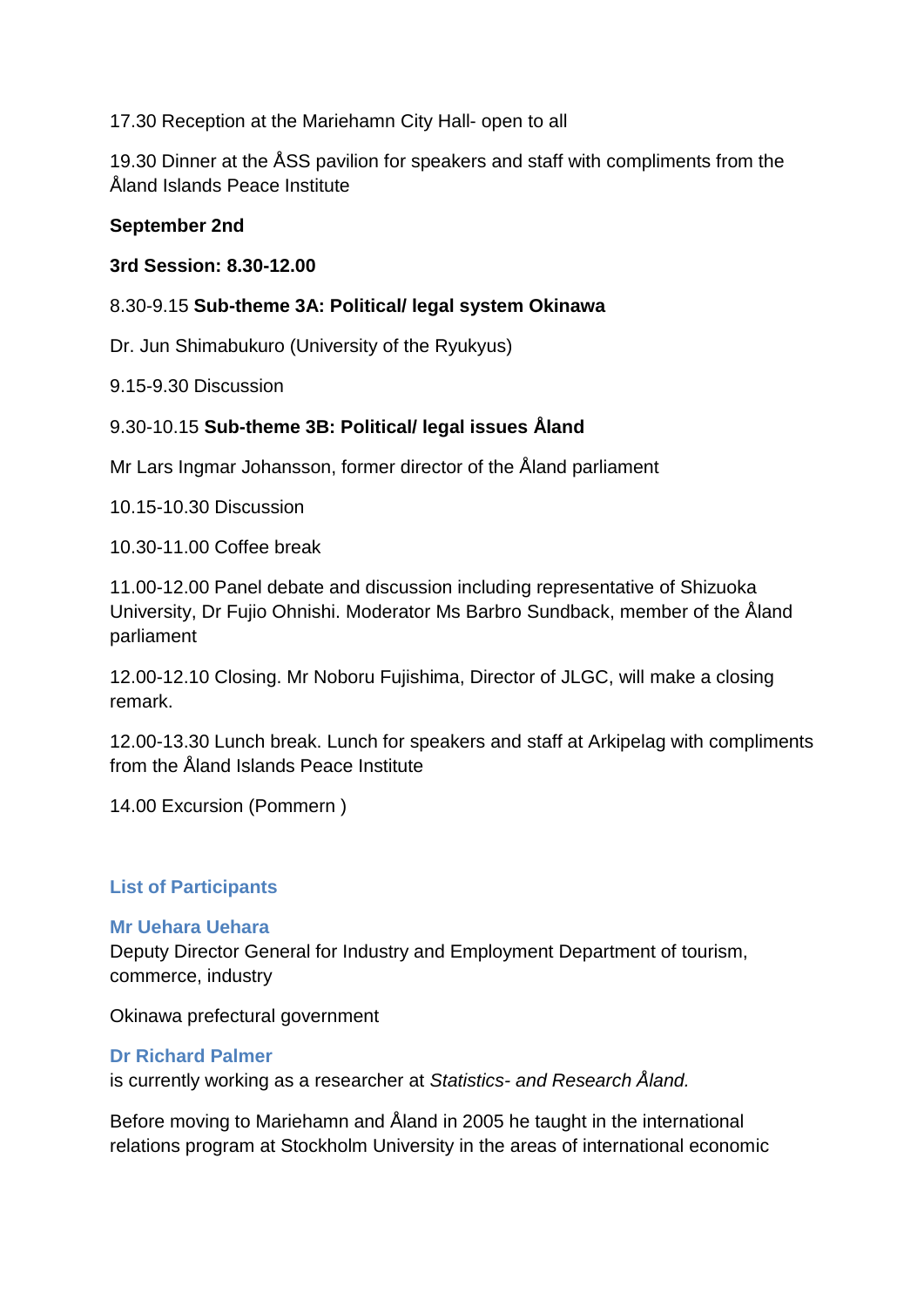history, economic development, political economy and globalization. His research focused on economic globalization and multinational corporations.

Palmer received his PhD in 2001 at the *Department of Economic History, Stockholm University*.

### **Dr Masako Ikegami**

Is currently working as Professor & Director of the Center for Pacific Asia Studies (CPAS),Stockholm University.

Her special fields of interest are inter-disciplinary and comparative studies combining sociology (modern nation-state theory), political sciences (policy analysis), world politics/international relations, political- and social economy (industrial- and technology policy), and sociology of science & technology, on issues of security policy- & decision-making process (national and regional security of Japan and the Asia- Pacific), and research and development (R&D) policy.

Dr Ikegami is a doctor of Sociology from Tokyo University and holds a PhD in Peace and Conflict Research, from the Department of Peace and Conflict Research, Uppsala University (1998).

# **Dr Sia Spiliopoulou Åkermark**

Is the Director of the Åland Islands Peace Institute since 2007, and responsible for the research activities. She is associate professor in international law from the University of Uppsala (Sweden)

Spiliopoulou Åkermark has published two books, six edited volumes, and more than 60 articles and reports in the fields of international law, demilitarization, indigenous peoples and minority rights, multiculturalism and autonomy arrangements.

# **Dr. Jun Shimabukuro**

Is currently working as Professor of Politics at the University of the Ryukyus.

His fields of interest are mainly sub -national and comparative politics. In 1998 he undertook a study visit to Scotland to research autonomy. He has published extensively on issues of decentralization, regionalization and constitutional processes in Japan and in other countries and regions.

# **Mr Lars Ingmar Johansson**

Retired in 2008 from his position as Director of the administration of the Åland Parliament, a post which he held since 1983.

Mr Lars Ingmar Johansson has had several contacts with Japanese representatives, such as diplomats, journalists, the Nitobe Foundation, Japan Local Government Centre and the Governor of the Iwate province, Mr Hirayo Masuda. He is the Deputy Chairman of Ålands kulturstiftelse (The Åland Cultural Foundation), Member of the